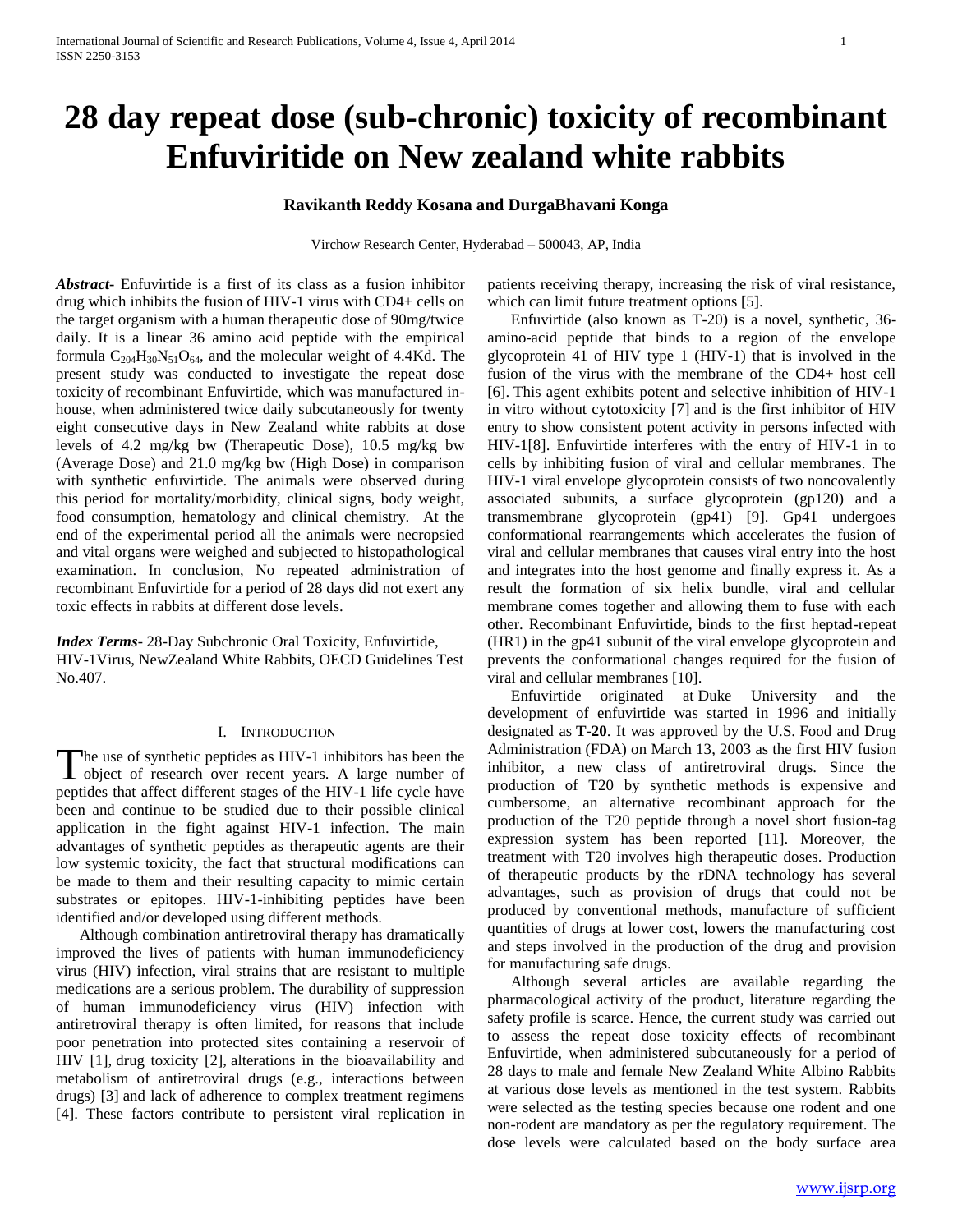(BSA) ratio factor, and the route of administration of test compound is subcutaneous which was similar to that of innovator's synthetic enfuvirtide (Brand name: Fuzeon, Roche Laboratories Inc.,).

### II. MATERIALS AND METHODS

 *EthicalClearance -* The study was carried out in compliance with the 'Guidelines for Laboratory Animals Facility' issued by the Committee for the Purpose of Control and Supervision of Experiments on Animals (CPCSEA), India. These guidelines promote the humane care of animals used in research by providing specifications that will enhance animals' well being and experimental quality for the advancement of biological knowledge that is relevant to humans and animals.

 Institutional Animal Ethics Committee (IAEC) had recommended and CPCSEA had approved the project proposal.

#### *Experimental Conditions*

 *Animal Husbandry -* The conduct of a repeat dose oral toxicity study is a requirement of worldwide drug regulatory agencies [12-15] for intended use in humans. Rabbit is a standard non rodent species used in toxicology studies based upon the substantial amount of published historical data on the suitability for such studies. The number of animals used in this study is based upon worldwide regulatory guidelines [12-15].

 Animals were allowed to acclimatize to the experimental conditions for a period of 7 days prior to treatment. During the acclimatization period, the animals were observed daily for clinical signs of any existing disease. Prior to grouping, a detailed physical examination was performed on all the experimental animals. Animals were maintained in an environment-controlled room at a temperature of  $20 \pm 3$  °C and relative humidity of 30 to 70 per cent. Rabbits were housed individually. The experimental animals were fed *ad libitum* with standard pellet feed and Lucerne grass.

 *Route of administration -* Recombinant Enfuvirtide was administered subcutaneously as it is the recommended route of administration in humans.

 *Experimental procedure* - Animals were randomized into 7 groups and the test compound was administered to each group of 3 males and 3 females twice daily, subcutaneously for a period of 28 days. After 28 days of repeated administration, animals from group I (VC), II (TD), III (TD(I)), IV (AD) and V (HD) were sacrificed and tissues and blood samples were collected and stored for further investigations. The two additional satellite groups i.e. Group VI and Group VII (Satellite VC and HD) were observed for reversibility, persistence, or delayed occurrence of toxic effects for a post treatment of 14 days. The recovery group animals were sacrificed on day 43 and various investigations were conducted as per the schedule.

 *Dosing -* Formulated recombinant Enfuvirtide in dose levels of 4.2 mg/kg bw (Therapeutic Dose), 10.5 mg/kg bw (Average Dose) and 21.0 mg/kg bw (High Dose and Satellite High Dose) twice daily for a period of 28 days. Vehicle Control groups (Vehicle Control and Satellite Vehicle Control) were administered with formulation buffer. Animals were observed for

a period of 28 days till the last administration of the test compound.

 *Observations -* Mortality rate, In-life and cage side examinations were done regularly, hematology, clinical chemistry was carried on day 0 and day 29 for main groups and on day 0 and 43 for recovery groups. Gross necropsy was performed on both main group and recovery group animals. Brain, thymus, spleen, bone marrow, kidney, wound site/ site of application, heart, lung, trachea, thyroid, sternum, liver, gastro intestinal tract, testes and ovaries were collected from all the animals and preserved in 10% buffered neutral formalin for histopathological analysis

 *Statistical Analysis* **-** Treatment groups were compared with vehicle control by Fisher's exact or Chi-square test. Between group comparisons by means of Kruskal-Wallis one-way ANOVA and individual group comparisons by Mann-Whitney U test (treatment groups with vehicle control) were the method of analysis. Two-tailed probability level of 0.05 was set in these experiments for rejecting the null hypothesis.

#### III. RESULTS AND DISCUSSION

 Recombinant Enfuvirtide was administered twice a day subcutaneously to Newzealand white rabbits for a period of 28 days at different dose levels. In comparison with the vehicle control and Innovator therapeutic group Enfuvirtide did not show any significant changes in the in physical and physiological parameters which were assessed throughout the experimental period.

 All the male and female animals from control and all the treated dose groups survived throughout the dosing period of 28 days and the recovery period of 14 days. No signs of intoxication were observed in male and female rabbits of main and recovery groups during the 28 days dosing period and 14 day recovery period. Local tolerance of recombinant Enfurvirtide was evaluated as a clinical observation and morphologic pathology of injection site. No adverse effects such as irritation, inflammation and edema were noticed at the site of injection. No treatment related weight loss was observed in all the animals.

 Male and female animals from all the treated dose groups exhibited comparable body weight gain with that of controls throughout the study period. Food consumption of control and treated animals was found to be comparable throughout the dosing period of 28 days and the recovery period of 14 days. Inlife phase and cage side observations, conducted throughout the study period on control and the treated group animals did not reveal any abnormality. Hematological analysis conducted at the end of the dosing period on day 29 and at the end of recovery period on day 43, revealed no abnormalities attributable to the treatment.

 Clinical chemistry profile of main group and recovery group animals did not reveal any significant results attributable to the treatment. Organ weight data of male and female sacrificed at the end of the dosing period and at the end of the recovery period was found to be comparable with that of respective controls. Gross pathological examination did not reveal any abnormality. Histopathological examination did not reveal any treatment related abnormalities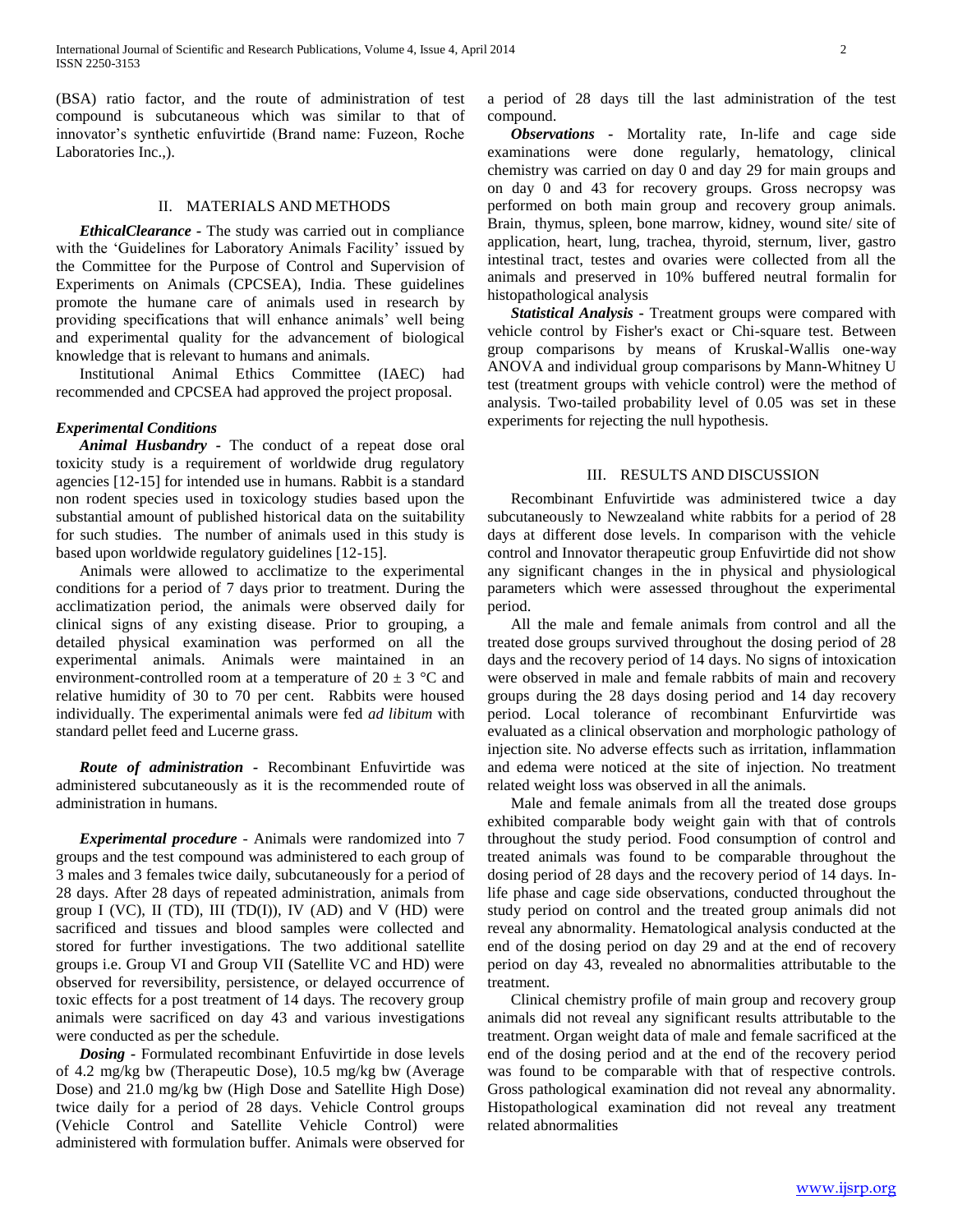## **TABLE –I(a) SUB-CHRONIC STUDY –RABBIT MALE & FEMALE MORTALITY OF RABBIT EXPOSED TO TEST COMPOUND**

| S.             | of<br><b>Days</b> | <b>VC</b>        |                  | <b>TD</b>        |                  | TD(I)            |                  | <b>AD</b>        |                  | HD               |                  |
|----------------|-------------------|------------------|------------------|------------------|------------------|------------------|------------------|------------------|------------------|------------------|------------------|
| No.            | observation       | M                | $\mathbf F$      | M                | $\mathbf F$      | M                | $\mathbf F$      | M                | $\mathbf F$      | M                | $\mathbf F$      |
| 1              | <b>Base</b> line  | 0/3              | 0/3              | 0/3              | 0/3              | 0/3              | 0/3              | 0/3              | 0/3              | 0/3              | 0/3              |
| $\overline{2}$ |                   | 0/3              | 0/3              | 0/3              | 0/3              | 0/3              | 0/3              | 0/3              | 0/3              | 0/3              | 0/3              |
| 3              | $\overline{2}$    | 0/3              | 0/3              | 0/3              | 0/3              | 0/3              | 0/3              | 0/3              | 0/3              | 0/3              | 0/3              |
| $\overline{4}$ | 3                 | 0/3              | 0/3              | 0/3              | 0/3              | 0/3              | 0/3              | 0/3              | 0/3              | 0/3              | 0/3              |
| 5              | $\overline{4}$    | 0/3              | 0/3              | 0/3              | 0/3              | 0/3              | 0/3              | 0/3              | 0/3              | 0/3              | 0/3              |
| $\overline{4}$ | 5                 | 0/3              | 0/3              | 0/3              | 0/3              | 0/3              | 0/3              | 0/3              | 0/3              | 0/3              | 0/3              |
| $\overline{7}$ | 6                 | 0/3              | 0/3              | 0/3              | 0/3              | 0/3              | 0/3              | 0/3              | 0/3              | 0/3              | 0/3              |
| 8              | $\overline{7}$    | 0/3              | 0/3              | 0/3              | 0/3              | 0/3              | 0/3              | 0/3              | 0/3              | 0/3              | 0/3              |
| 9              | 8                 | 0/3              | 0/3              | 0/3              | 0/3              | 0/3              | 0/3              | 0/3              | 0/3              | 0/3              | 0/3              |
| 10             | 9                 | 0/3              | 0/3              | 0/3              | 0/3              | 0/3              | 0/3              | 0/3              | 0/3              | 0/3              | 0/3              |
| 11             | 10                | 0/3              | 0/3              | 0/3              | 0/3              | 0/3              | 0/3              | 0/3              | 0/3              | 0/3              | 0/3              |
| 12             | 11                | 0/3              | 0/3              | 0/3              | 0/3              | 0/3              | 0/3              | 0/3              | 0/3              | 0/3              | 0/3              |
| 13             | 12                | 0/3              | 0/3              | 0/3              | 0/3              | 0/3              | 0/3              | 0/3              | 0/3              | 0/3              | 0/3              |
| 14             | 13                | 0/3              | 0/3              | 0/3              | 0/3              | 0/3              | 0/3              | 0/3              | 0/3              | 0/3              | 0/3              |
| 15             | 14                | 0/3              | 0/3              | 0/3              | 0/3              | 0/3              | 0/3              | 0/3              | 0/3              | 0/3              | 0/3              |
| 16             | 15                | 0/3              | 0/3              | 0/3              | 0/3              | 0/3              | 0/3              | 0/3              | 0/3              | 0/3              | 0/3              |
| 17             | $\overline{16}$   | 0/3              | 0/3              | 0/3              | 0/3              | 0/3              | 0/3              | $0/\overline{3}$ | 0/3              | 0/3              | 0/3              |
| 18             | 17                | 0/3              | 0/3              | 0/3              | 0/3              | 0/3              | 0/3              | 0/3              | 0/3              | 0/3              | 0/3              |
| 19             | 18                | 0/3              | 0/3              | 0/3              | 0/3              | 0/3              | 0/3              | 0/3              | 0/3              | 0/3              | 0/3              |
| 20             | 19                | 0/3              | 0/3              | 0/3              | 0/3              | 0/3              | 0/3              | 0/3              | 0/3              | 0/3              | 0/3              |
| 21             | 20                | 0/3              | 0/3              | 0/3              | 0/3              | 0/3              | 0/3              | 0/3              | 0/3              | 0/3              | 0/3              |
| 22             | $\overline{21}$   | $\overline{0/3}$ | $\overline{0/3}$ | $\overline{0/3}$ | $\overline{0/3}$ | $\overline{0/3}$ | $\overline{0/3}$ | $\overline{0/3}$ | $\overline{0/3}$ | $\overline{0/3}$ | $\overline{0/3}$ |
| 23             | 22                | 0/3              | 0/3              | 0/3              | 0/3              | 0/3              | 0/3              | 0/3              | 0/3              | 0/3              | 0/3              |
| 24             | $\overline{23}$   | 0/3              | 0/3              | 0/3              | 0/3              | 0/3              | 0/3              | 0/3              | 0/3              | 0/3              | 0/3              |
| 25             | 24                | 0/3              | 0/3              | 0/3              | $\overline{0/3}$ | 0/3              | 0/3              | 0/3              | 0/3              | 0/3              | 0/3              |
| 26             | 25                | 0/3              | 0/3              | 0/3              | 0/3              | 0/3              | 0/3              | 0/3              | 0/3              | 0/3              | 0/3              |
| 27             | 26                | 0/3              | 0/3              | 0/3              | 0/3              | 0/3              | 0/3              | 0/3              | 0/3              | 0/3              | 0/3              |
| 28             | $\overline{27}$   | 0/3              | 0/3              | 0/3              | 0/3              | 0/3              | 0/3              | 0/3              | 0/3              | 0/3              | 0/3              |
| 29             | $\overline{28}$   | 0/3              | 0/3              | 0/3              | 0/3              | 0/3              | 0/3              | 0/3              | 0/3              | 0/3              | 0/3              |

## **TABLE –I(b) SUB-CHRONIC STUDY –RABBIT MALE & FEMALE MORTALITY OF RABBIT EXPOSED TO TEST COMPOUND**

|                | <b>of</b><br><b>Days</b> | <b>SVC</b> |     | <b>SHD</b> |     |
|----------------|--------------------------|------------|-----|------------|-----|
| S.No           | observation              | М          | F   | M          | F   |
| 1              | <b>Baseline</b>          | 0/3        | 0/3 | 0/3        | 0/3 |
| $\overline{c}$ | 2                        | 0/3        | 0/3 | 0/3        | 0/3 |
| 3              | 4                        | 0/3        | 0/3 | 0/3        | 0/3 |
| $\overline{4}$ | 6                        | 0/3        | 0/3 | 0/3        | 0/3 |
| 5              | 8                        | 0/3        | 0/3 | 0/3        | 0/3 |
| $\overline{4}$ | 10                       | 0/3        | 0/3 | 0/3        | 0/3 |
| $\overline{7}$ | 12                       | 0/3        | 0/3 | 0/3        | 0/3 |
| 8              | 14                       | 0/3        | 0/3 | 0/3        | 0/3 |
| 9              | 16                       | 0/3        | 0/3 | 0/3        | 0/3 |
| 10             | 18                       | 0/3        | 0/3 | 0/3        | 0/3 |
| 11             | 20                       | 0/3        | 0/3 | 0/3        | 0/3 |
| 12             | 22                       | 0/3        | 0/3 | 0/3        | 0/3 |
| 13             | 24                       | 0/3        | 0/3 | 0/3        | 0/3 |
| 14             | 26                       | 0/3        | 0/3 | 0/3        | 0/3 |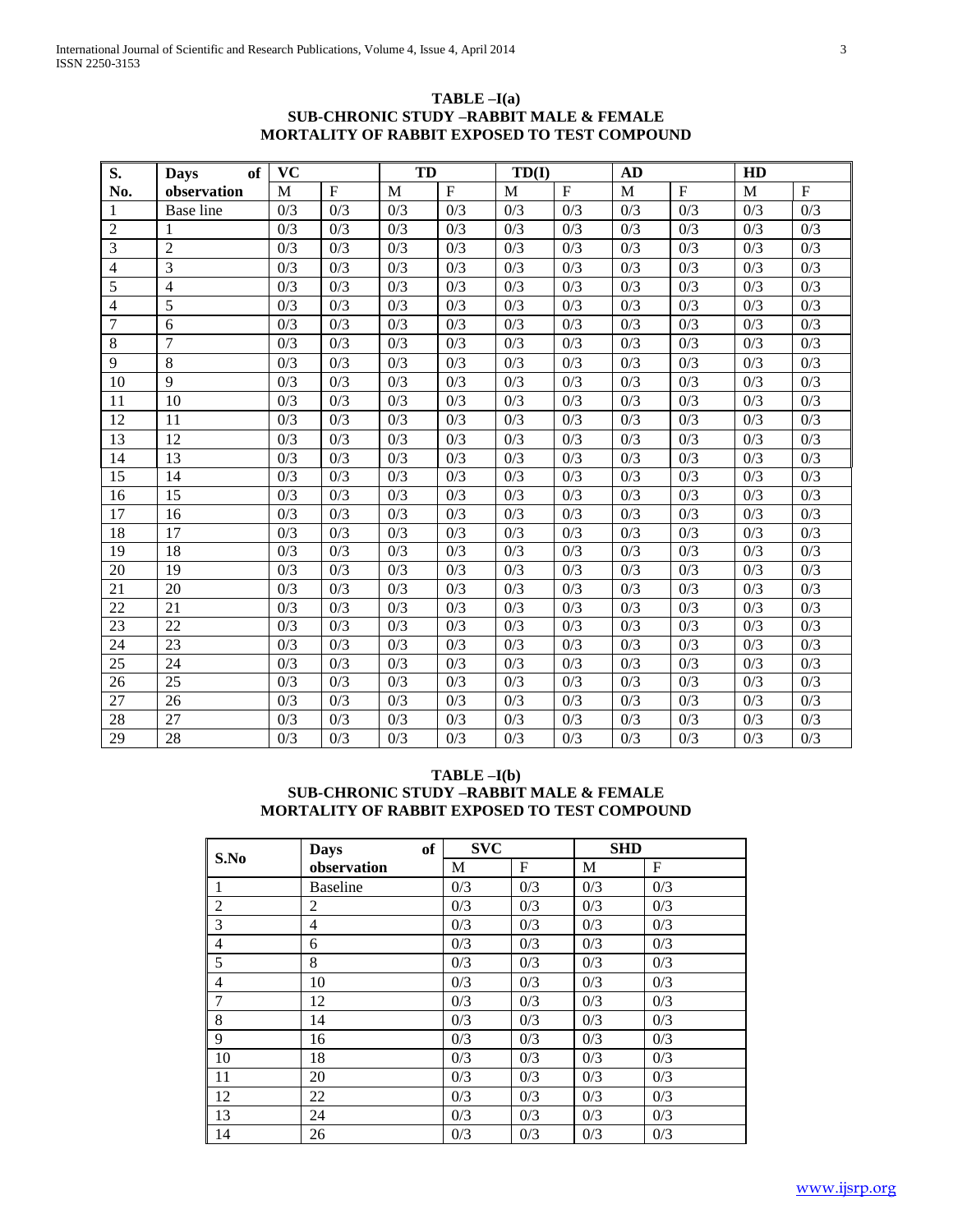| 15 | 28 | 0/3 | 0/3 | 0/3 | 0/3 |
|----|----|-----|-----|-----|-----|
| 16 | 30 | 0/3 | 0/3 | 0/3 | 0/3 |
| 17 | 31 | 0/3 | 0/3 | 0/3 | 0/3 |
| 18 | 32 | 0/3 | 0/3 | 0/3 | 0/3 |
| 19 | 33 | 0/3 | 0/3 | 0/3 | 0/3 |
| 20 | 34 | 0/3 | 0/3 | 0/3 | 0/3 |
| 21 | 35 | 0/3 | 0/3 | 0/3 | 0/3 |
| 22 | 36 | 0/3 | 0/3 | 0/3 | 0/3 |
| 23 | 37 | 0/3 | 0/3 | 0/3 | 0/3 |
| 24 | 38 | 0/3 | 0/3 | 0/3 | 0/3 |
| 25 | 39 | 0/3 | 0/3 | 0/3 | 0/3 |
| 26 | 40 | 0/3 | 0/3 | 0/3 | 0/3 |
| 27 | 41 | 0/3 | 0/3 | 0/3 | 0/3 |
| 28 | 42 | 0/3 | 0/3 | 0/3 | 0/3 |
| 29 | 43 | 0/3 | 0/3 | 0/3 | 0/3 |

**TABLE – II(a) BODY WEIGHT - (kg) MALE**

| <b>Groups</b> | <b>Base line</b> | $3st$ day   | $7^{\rm rd}$<br>day | $11th$ day  | $14th$ day  | $18th$ day  | $22nd$ day  | $27th$ day  |
|---------------|------------------|-------------|---------------------|-------------|-------------|-------------|-------------|-------------|
| <b>VC</b>     | $1.37\pm$        | $1.42 \pm$  | $1.47 \pm$          | $1.53 \pm$  | $1.58 \pm$  | $1.63 \pm$  | $1.69 +$    | $1.74 \pm$  |
|               | 0.020            | 0.043       | 0.02                | 0.06        | 0.05        | 0.02        | 0.02        | 0.04        |
| TD            | $1.40 \pm$       | $1.429 \pm$ | $1.44\pm$           | $1.45 \pm$  | $1.45 \pm$  | $1.48 \pm$  | $1.54 \pm$  | $1.59 \pm$  |
|               | 0.035            | 0.09        | 0.160               | 0.158       | 0.18        | 0.188       | 0.180       | 0.04        |
| TD(I)         | $1.37+$          | $1.39 \pm$  | $1.42\pm$           | $1.43\pm$   | $1.43 \pm$  | $1.453\pm$  | $1.49 \pm$  | $1.57\pm$   |
|               | 0.05             | 0.06        | 0.126               | 0.09        | 0.092       | 0.09        | 0.08        | 0.069       |
| AD            | $1.54 \pm$       | $1.58 \pm$  | $1.603+$            | $1.616 \pm$ | $1.627 \pm$ | $1.649 \pm$ | $1.68\pm$   | $1.74 \pm$  |
|               | 0.087            | 0.03        | 0.092               | 0.092       | 0.096       | 0.099       | 0.095       | 0.09        |
| HD            | $1.38 \pm$       | $1.40 \pm$  | $1.423 \pm$         | $1.473+$    | $1.476 \pm$ | $1.508 \pm$ | $1.53 \pm$  | $1.64 \pm$  |
|               | 0.08             | 0.05        | 0.136               | 0.130       | 0.129       | 0.134       | 0.1433      | 0.088       |
| <b>SVC</b>    | $1.39+$          | $1.42 +$    | $1.48 +$            | $1.49 +$    | $1.52 +$    | $1.54 \pm$  | $1.57+$     | $1.61\pm$   |
|               | 0.06             | 0.072       | 0.09                | 0.09        | 0.125       | 0.127       | 0.124       | 0.125       |
| <b>SHD</b>    | $1.56 \pm$       | $1.586 \pm$ | $1.61\pm$           | $1.618 \pm$ | $1.625 \pm$ | $1.648 \pm$ | $1.687 \pm$ | $1.747 \pm$ |
|               | 0.07             | 0.045       | 0.081               | 0.089       | 0.099       | 0.101       | 0.086       | 0.089       |

**TABLE II (b) BODY WEIGHT - (kg)** FEMALE

| <b>Groups</b> | <b>Base line</b> | $3st$ day   | $7rd$ day   | $11th$ day  | $14th$ day  | $18th$ day  | $22nd$ day  | $27th$ day  |
|---------------|------------------|-------------|-------------|-------------|-------------|-------------|-------------|-------------|
| <b>VC</b>     | $1.35 \pm$       | $1.33 \pm$  | $1.37\pm$   | $1.426+$    | $1.422 \pm$ | $1.444+$    | $1.438 \pm$ | $1.542 \pm$ |
|               | 0.015            | 0.025       | 0.015       | 0.029       | 0.031       | 0.028       | 0.030       | 0.043       |
|               | $1.430 \pm$      | $1.413 \pm$ | $1.44\pm$   | $1.43 \pm$  | $1.419 \pm$ | $1.441 \pm$ | $1.501 \pm$ | $1.548 \pm$ |
| TD            | 0.158            | 0.151       | 0.110       | 0.125       | 0.140       | 0.142       | 0.163       | 0.138       |
| TD(I)         | $1.386 \pm$      | $1.356\pm$  | $1.356 \pm$ | $1.381 \pm$ | $1.385\pm$  | $1.452 \pm$ | $1.481 +$   | $1.608 \pm$ |
|               | 0.125            | 0.125       | 0.102       | 0.102       | 0.096       | 0.087       | 0.092       | 0.035       |
| AD            | $1.38 \pm$       | $1.373+$    | $1.346+$    | $1.360+$    | $1.362 \pm$ | $1.424+$    | $1.538+$    | $1.568 \pm$ |
|               | 0.055            | 0.066       | 0.047       | 0.057       | 0.0536      | 0.053       | 0.051       | 0.056       |
| HD            | $1.426 \pm$      | $1.40 \pm$  | $1.436 \pm$ | $1.493 \pm$ | $1.488 \pm$ | $1.525 \pm$ | $1.554+$    | $1.645 \pm$ |
|               | 0.040            | 0.0346      | 0.080       | 0.065       | 0.067       | 0.075       | 0.078       | 0.078       |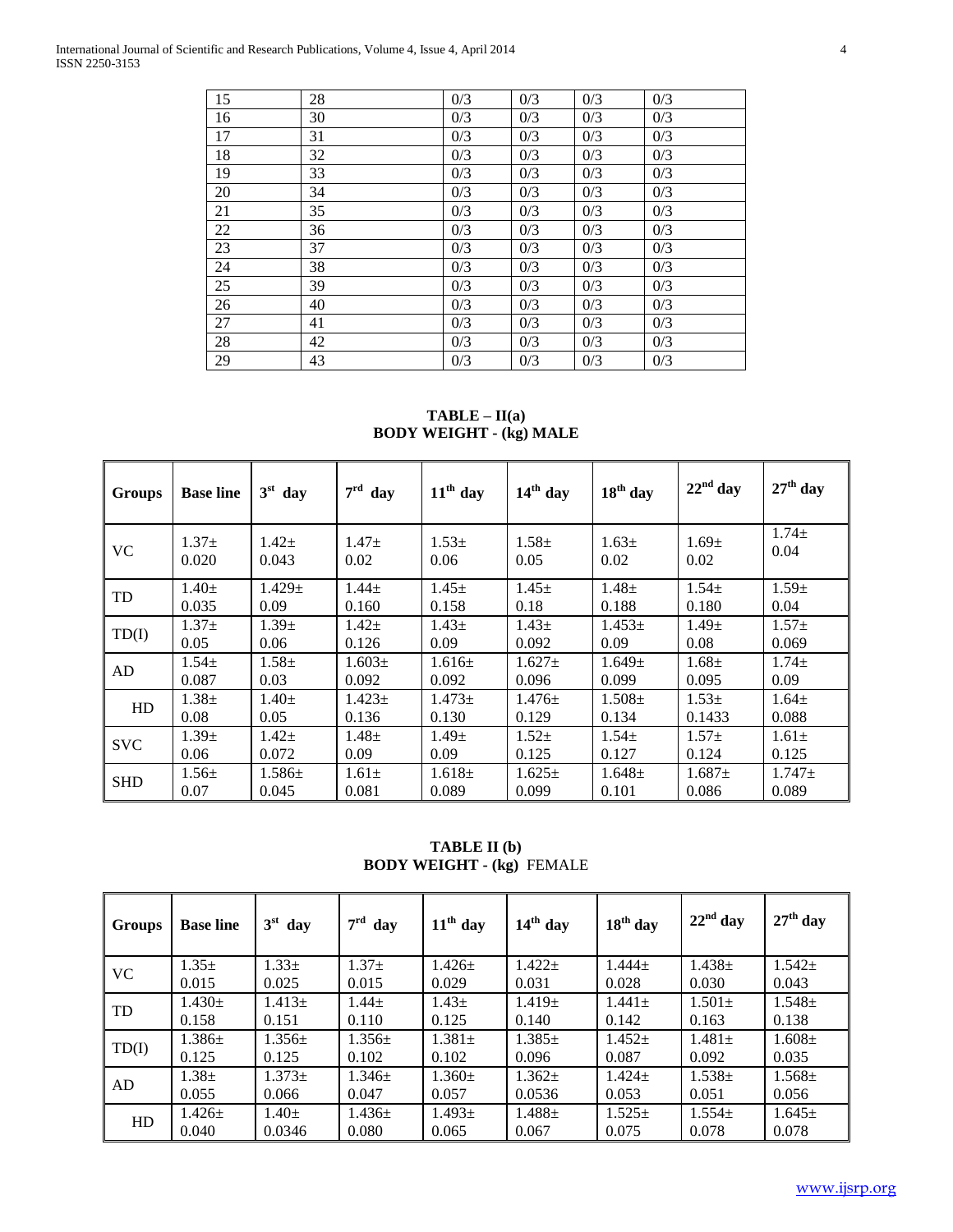International Journal of Scientific and Research Publications, Volume 4, Issue 4, April 2014 5 ISSN 2250-3153

| <b>SVC</b> | .343 <sub>±</sub> | .356 $\pm$ | $1.413 \pm$ | $.41\pm$   | .456 $\pm$        | $.503\pm$  | $.543+$    | .593 <sub>±</sub> |
|------------|-------------------|------------|-------------|------------|-------------------|------------|------------|-------------------|
|            | 0.040             | 0.035      | 0.035       | 0.055      | 0.011             | 0.028      | 0.025      | 0.051             |
| SHD        | $.433\pm$         | $.396 \pm$ | $.44 \pm$   | $.428 \pm$ | .438 <sub>±</sub> | .484 $\pm$ | $.510 \pm$ | .598 $\pm$        |
|            | 0.094             | 0.090      | 0.104       | 0.086      | 0.075             | 0.053      | 0.066      | 0.052             |

Values are expressed as Mean ± SD

## **TABLE – III (a) FOOD INTAKE (gm) MALE**

| <b>Groups</b> | <b>Base line</b>  | $3st$ day         | $7rd$ day         | $11th$ day        | $14th$ day        | $18th$ day | $22nd$ day      | $27th$ day  |
|---------------|-------------------|-------------------|-------------------|-------------------|-------------------|------------|-----------------|-------------|
| <b>VC</b>     | $46.6 \pm$        | $52.1 \pm$        | $56.86\pm$        | $61.43\pm$        | $67.06\pm$        | $72.33+$   | $75.93\pm$      | $81.33 \pm$ |
|               | 4.36              | 4.3               | 4.21              | 4.63              | 5.26              | 5.65       | 5.60            | 4.05        |
| TD            | $43.8 \pm$        | $49.8 \pm$        | $54.5+$           | $60.16+$          | $64.96+$          | $70.1\pm$  | $75.3+$         | $80.5\pm$   |
|               | 5.15              | 4.44              | 3.91              | 4.11              | 3.70              | 4.47       | 4.15            | 3.14        |
| TD(I)         | $44.4+$           | $48.4+$           | $53.3+$           | $58.7+$           | $63.96+$          | $68.5+$    | $74.03+$        | $78.46+$    |
|               | 3.80              | 4.63              | 4.14              | 3.50              | 3.47              | 3.19       | 3.42            | 2.74        |
| AD            | 46.3 <sub>±</sub> | $48.4+$           | 53.3 <sup>±</sup> | $58.76+$          | $63.6+$           | $68.56\pm$ | $74.03+$        | $78.46+$    |
|               | 5.82              | 4.63              | 4.14              | 3.50              | 3.47              | 3.19       | 3.42            | 2.74        |
| HD            | $44.73 \pm$       | $49.2+$           | 54.9 <sub>±</sub> | $60\pm$           | 64.9 <sub>±</sub> | $69.76\pm$ | 74 <sub>±</sub> | $78.43 \pm$ |
|               | 2.75              | 2.85              | 3.20              | 3.34              | 2.90              | 1.76       | 2.77            | 2.65        |
|               | $46.8 +$          | 51.9 <sub>±</sub> | $57.1 \pm$        | 61.3 <sub>±</sub> | $66.2+$           | $71.2 \pm$ | $76.53+$        | $81.23 \pm$ |
| <b>SVC</b>    | 3.3               | 3.43              | 3.08              | 4.25              | 3.55              | 3.63       | 2.87            | 2.81        |
| <b>SHD</b>    | $48.56 \pm$       | $53.2+$           | $57.2+$           | 62.2 <sub>±</sub> | $67.2+$           | $71.53+$   | 76 <sub>±</sub> | $80.2+$     |
|               | 3.60              | 4.66              | 5.72              | 5.25              | 5.65              | 5.10       | 4.15            | 2.56        |

**TABLE – III (b) FOOD INTAKE (gm) FEMALE**

| <b>Groups</b> | <b>Base line</b>  | $3st$ day   | $7rd$ day         | $11th$ day        | $14th$ day        | $18th$ day        | $22nd$ day | $27th$ day  |
|---------------|-------------------|-------------|-------------------|-------------------|-------------------|-------------------|------------|-------------|
| <b>VC</b>     | $40\pm$           | $43.93\pm$  | $48.16 \pm$       | $53\pm$           | $57.53\pm$        | 61.6±             | $65.6\pm$  | $68.7+$     |
|               | 3.55              | 1.60        | 1.51              | 1.82              | 2.61              | 3.24              | 3.3        | 2.85        |
| TD            | $39.23 \pm$       | $43.56\pm$  | 47.9 <sub>±</sub> | $51.96\pm$        | 56.8 <sub>±</sub> | 61.3 <sub>±</sub> | $65.63\pm$ | $69.4 \pm$  |
|               | 0.55              | 1.33        | 1.15              | 1.68              | 0.98              | 1.45              | 1.59       | 1.04        |
| TD(I)         | 37.7 <sub>±</sub> | $41\pm$     | $44.86 \pm$       | 49.2 <sub>±</sub> | 56.86 $\pm$       | $58.13+$          | $62.53+$   | $66.63\pm$  |
|               | 1.212             | 0.55        | 0.83              | 0.5               | 1.25              | 1.75              | 1.75       | 2.35        |
| AD            | $40.56\pm$        | $45.26 \pm$ | $50.43\pm$        | $55.2+$           | 59.83 $\pm$       | $65.13+$          | $68.76\pm$ | $72.26 \pm$ |
|               | 0.85              | 0.89        | 1.19              | 0.95              | 0.95              | 0.95              | 1.73       | 1.85        |
| HD            | 39.9 <sub>±</sub> | $44.7 \pm$  | $49.06\pm$        | $53.6\pm$         | $58.2+$           | 62.7 <sub>±</sub> | $67.06+$   | $71.03 \pm$ |
|               | 1.96              | 1.82        | 1.85              | 1.00              | 0.77              | 0.17              | 0.66       | 1.26        |
| <b>SVC</b>    | $41.16 \pm$       | $44.86 \pm$ | $49.16 \pm$       | 52.86 $\pm$       | 56.9 <sub>±</sub> | 61.3 <sub>±</sub> | $65.86+$   | $69.63 \pm$ |
|               | 2.2               | 2.34        | 2.09              | 2.05              | 2.35              | 1.91              | 2.00       | 0.86        |
| <b>SHD</b>    | $40.86\pm$        | $44.6 \pm$  | $48.73 \pm$       | 52.9 <sub>±</sub> | $58.2+$           | $63.26 \pm$       | $67.33\pm$ | $70.86 \pm$ |
|               | 1.15              | 1.05        | 0.15              | 1.49              | 1.55              | 1.50              | 1.95       | 1.67        |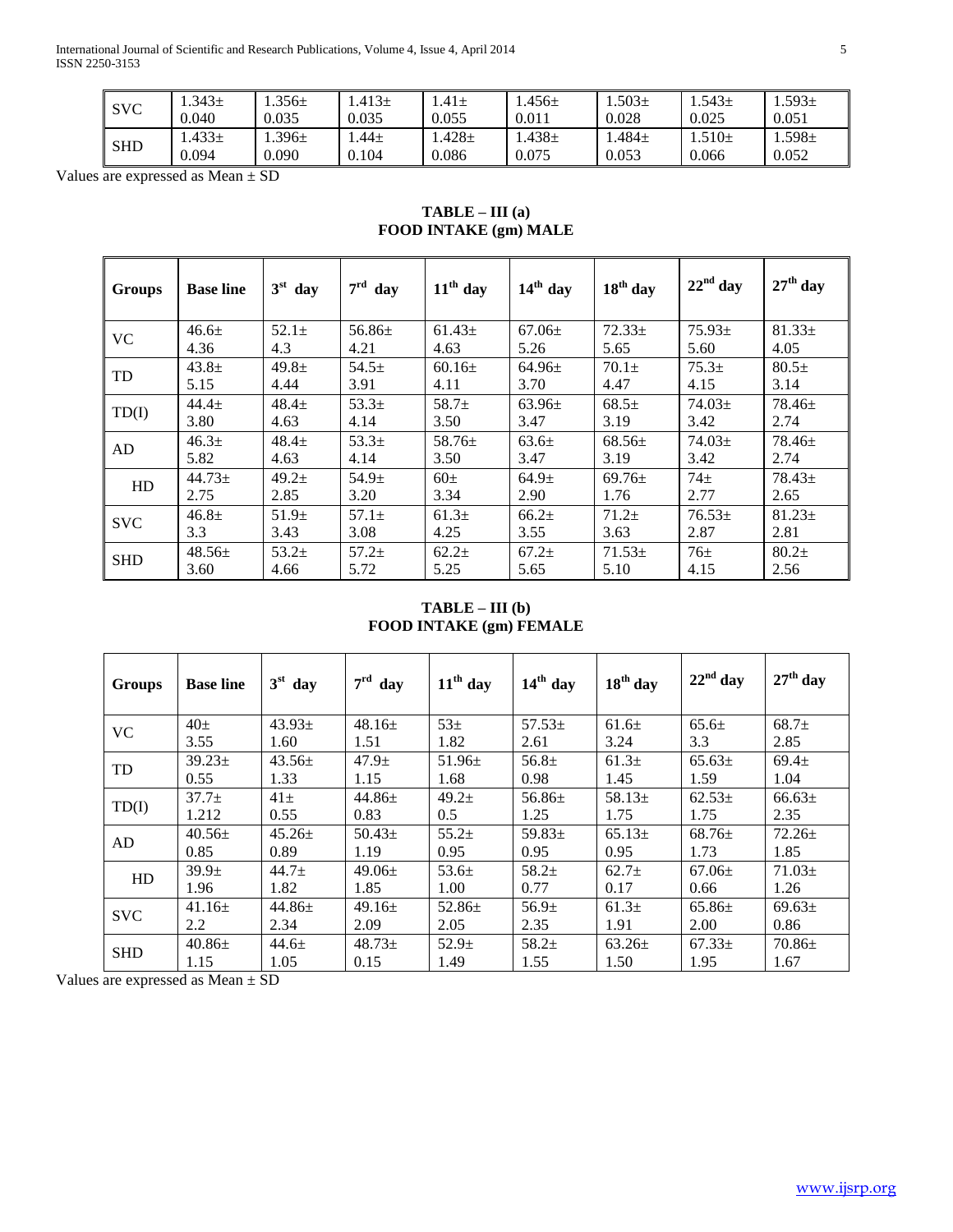| <b>Groups</b>           | <b>VC</b>          |                       | TD                |                   | TD(I)              |                    | <b>AD</b>          |                  | HD                 |                   |
|-------------------------|--------------------|-----------------------|-------------------|-------------------|--------------------|--------------------|--------------------|------------------|--------------------|-------------------|
| Days (Post<br>exposure) | $\overline{0}$     | 28                    | $\mathbf{0}$      | 28                | $\boldsymbol{0}$   | 28                 | $\boldsymbol{0}$   | 28               | $\mathbf{0}$       | 28                |
| Parameters              |                    |                       |                   |                   |                    |                    |                    |                  |                    |                   |
| <b>WBC</b>              | $8.5 \pm$          | $9.53 \pm$            | $9.03 \pm$        | $9.06 \pm$        | $9.1 \pm$          | 10.13 <sup>±</sup> | $8.1 \pm$          | 9.6 <sub>±</sub> | $8.1 \pm$          | $9.26 \pm$        |
| $X 10^6/\mu L$          | 1.58               | 0.75                  | 0.60              | 1.20              | 2.64               | 1.15               | 1.38               | 2.52             | 3.04               | 2.08              |
| <b>RBC</b>              | $5.15+$            | $5.74 \pm$            | $5.22+$           | $5.53+$           | $4.94 \pm$         | $5.58 +$           | $4.92 +$           | $5.26 \pm$       | 4.4 <sub>±</sub>   | $4.94 \pm$        |
| $X 10^3/\mu L$          | 0.33               | 0.58                  | 0.66              | 0.20              | 0.73               | 0.27               | 0.47               | 0.78             | 0.19               | 0.16              |
| Hgb                     | $11.06 \pm$        | $12.93+$              | $12.03+$          | $13.7+$           | $12.03\pm$         | $13.53+$           | $12.4\pm$          | $13.16 \pm$      | 11.6±              | $12.66 \pm$       |
| g/dL                    | 1.05               | 0.55                  | 2.10              | 0.79              | 1.70               | 0.94               | 0.88               | 1.25             | 1.10               | 0.75              |
| Hct                     | $39.66 \pm$        | $43.1 \pm$            | $43.93 \pm$       | 46.4 <sub>±</sub> | 39.5±              | $44.13+$           | $41.06 \pm$        | $42.33+$         | $39.2+$            | 41.9 <sub>±</sub> |
| $\%$                    | 2.28               | 3.99                  | 4.02              | 1.11              | 1.11               | 2.20               | 5.04               | 3.95             | 1.96               | 1.77              |
| <b>MCV</b>              | $77+$              | $76.83 \pm$           | 83.3 <sup>±</sup> | $83.9+$           | 81.3 <sub>±</sub>  | $82.73+$           | $82.3+$            | $80.96\pm$       | $84.9 \pm$         | $79.83 \pm$       |
| fL                      | 0.79               | 2.75                  | 4.95              | 3.35              | 7.32               | 8.54               | 4.2                | 7.24             | 6.23               | 6.61              |
| <b>MCH</b>              | 20.93 <sub>±</sub> | $22.06 \pm$           | $22.56 \pm$       | $24.7+$           | $24.2+$            | $24.56 \pm$        | $24.36 \pm$        | $25.2+$          | $24.63 \pm$        | $25.6+$           |
| Pg                      | 1.44               | 2.25                  | 2.05              | 1.32              | 2.58               | 2.70               | 1.61               | 2.58             | 1                  | 0.65              |
| <b>MCHC</b>             | $27.13+$           | $28.46 \pm$           | $27.1 \pm$        | $29.5+$           | $29.03\pm$         | $30.06 \pm$        | $29.4 +$           | $31.03 \pm$      | $28.4 +$           | $30.13+$          |
| g/dL                    | 1.79               | 2.20                  | 2.21              | 0.96              | 1.62               | 1.74               | 3.2                | 0.46             | 2.44               | 1.19              |
| Plt<br>$X10^3/\mu L$    | $4.11\pm$<br>2.04  | 4.44<br>$\pm$<br>0.41 | $5.05+$<br>3.32   | $4.67 +$<br>2.41  | $5.04 \pm$<br>1.24 | $5.37+$<br>0.53    | $6.66 \pm$<br>0.42 | $6.38 +$<br>0.84 | $4.55 \pm$<br>1.34 | $4.74 +$<br>0.90  |

**TABLE-IV (a) HEMATOLOGY PARAMETERS - MALE**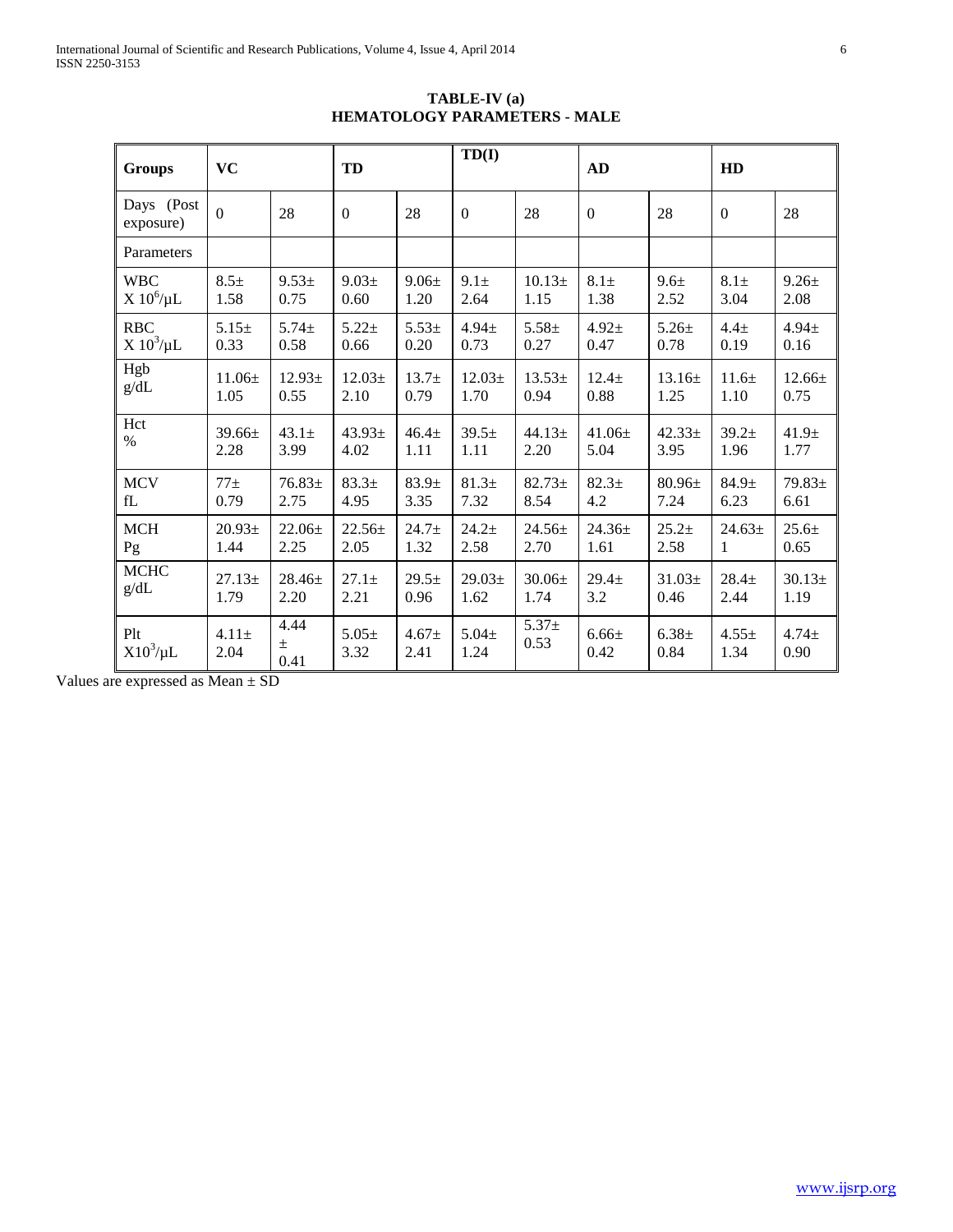# **TABLE-IV (a) continued …….**

| <b>Groups</b>        | <b>SVC</b>   |                 | <b>SHD</b>   |                  |
|----------------------|--------------|-----------------|--------------|------------------|
| Days (Post exposure) | $\mathbf{0}$ | 28              | $\mathbf{0}$ | 28               |
| Parameters           |              |                 |              |                  |
| <b>WBC</b>           | $9.16 \pm$   | $9.83 \pm$      | $6.56\pm$    | 7.6 <sub>±</sub> |
| $X 10^6/\mu L$       | 1.80         | 1.40            | 0.61         | 0.91             |
| <b>RBC</b>           | $5.73+$      | $5.20 \pm$      | $4.46\pm$    | $4.91 \pm$       |
| $X 10^3/\mu L$       | 0.41         | 0.22            | 0.1          | 0.28             |
| Hgb                  | $13.8 \pm$   | 13 <sup>±</sup> | $12.7+$      | $12.86 \pm$      |
| g/dL                 | 0.75         | 0.36            | 0.4          | 0.64             |
| Hct                  | $47.33 \pm$  | $40.63 \pm$     | $40.06\pm$   | $41.33 \pm$      |
| $\%$                 | 1.22         | 1.37            | 2.05         | 2.49             |
| <b>MCV</b>           | $82.4+$      | $84.96 \pm$     | $86.8+$      | $70.6+$          |
| fL                   | 7.13         | 3.06            | 1.67         | 7.92             |
| <b>MCH</b>           | $24.16 \pm$  | $24.7+$         | $26.36\pm$   | $23.06 \pm$      |
| Pg                   | 2.85         | 1.27            | 1.20         | 1.36             |
| <b>MCHC</b>          | $29.53 \pm$  | $31.5+$         | $30.06+$     | $27.4+$          |
| g/dL                 | 1.72         | 1.47            | 1.66         | 2.33             |
| Plt                  | $3.96 \pm$   | $4.60 \pm$      | $6.76 \pm$   | $5.05 \pm$       |
| $X10^3/\mu L$        | 1.34         | 0.35            | 1.44         | 0.99             |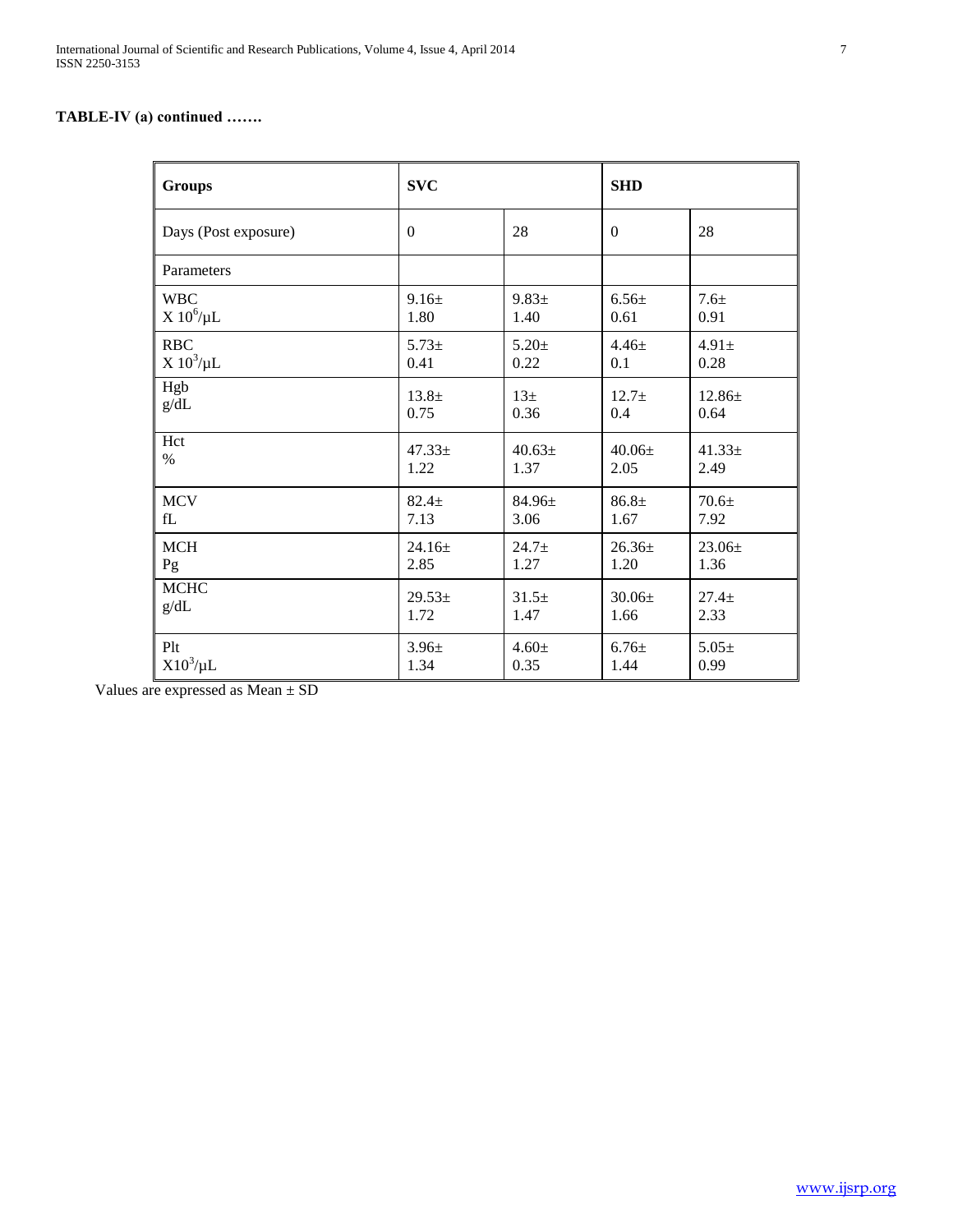| <b>Groups</b>              | <b>VC</b>         |                   | TD             |                   | TD(I)             |             | AD                |             | HD                |                   |
|----------------------------|-------------------|-------------------|----------------|-------------------|-------------------|-------------|-------------------|-------------|-------------------|-------------------|
| (Post<br>Days<br>exposure) | $\overline{0}$    | 28                | $\overline{0}$ | 28                | $\boldsymbol{0}$  | 28          | $\boldsymbol{0}$  | 28          | $\boldsymbol{0}$  | 28                |
| Parameters                 |                   |                   |                |                   |                   |             |                   |             |                   |                   |
| <b>WBC</b>                 | $7.63 \pm$        | $9.06 \pm$        | $9.66 \pm$     | 10.13±            | 7.9 <sub>±</sub>  | $9.86 \pm$  | $7.63 \pm$        | $7.96 \pm$  | $9.66 \pm$        | $9.36 \pm$        |
| $X 10^6/\mu L$             | 0.66              | 1.40              | 0.75           | 1.23              | 1.34              | 2.35        | 1.12              | 1.66        | 3.15              | 2.63              |
| <b>RBC</b>                 | $4.99 +$          | $5.67 \pm$        | $5.07\pm$      | $5.31 \pm$        | $5.18+$           | $4.96 \pm$  | $5.22+$           | $5.79 \pm$  | $6.36\pm$         | $5.23 \pm$        |
| $X 10^3/\mu L$             | 0.52              | 0.62              | 0.23           | 0.50              | 0.50              | 0.74        | 0.97              | 0.28        | 2.32              | 0.26              |
| Hgb                        | $12.96 \pm$       | $14.8 \pm$        | $12.33+$       | $14.26 \pm$       | $14.8 \pm$        | $13.6\pm$   | $14.63 \pm$       | $14.66 \pm$ | $13.1\pm$         | $14.23 \pm$       |
| g/dL                       | 10.6              | 0.55              | 1.78           | 0.85              | 0.65              | 1.8         | 3.4               | 0.98        | 1.87              | 0.90              |
| Hct                        | 39.9 <sub>±</sub> | $45.86\pm$        | $38.5+$        | 46.13±            | $46.53+$          | $43.26 \pm$ | $46.2+$           | $46.2+$     | 42.9 <sub>±</sub> | $45.73+$          |
| $\%$                       | 3.85              | 0.77              | 6.61           | 1.73              | 1.10              | 6.05        | 4.75              | 1.4         | 4.2               | 1.90              |
| <b>MCV</b>                 | 80.6 <sub>±</sub> | $87.8+$           | $75.36 \pm$    | $87.2+$           | 80.3 <sub>±</sub> | $86.87\pm$  | 71.9 <sub>±</sub> | 79.76±      | 74.56±            | $87.5 \pm$        |
| fL                         | 6.71              | 1.75              | 10.6           | 5.10              | 3.49              | 1.79        | 8.72              | 2.80        | 13.97             | 2.77              |
| <b>MCH</b>                 | $25.8 +$          | 26.9 <sub>±</sub> | $25.33+$       | 26.9 <sub>±</sub> | $25.63+$          | $25.93+$    | $25.03+$          | $25.26 \pm$ | $23.03+$          | $27.16 \pm$       |
| Pg                         | 1.80              | 1.24              | 2.08           | 0.96              | 1.76              | 2.51        | 3.71              | 1.23        | 3.72              | 1.15              |
| <b>MCHC</b>                | $31.73 \pm$       | $32.03\pm$        | $33.73+$       | $31.03 \pm$       | $30.86 \pm$       | $29.63 \pm$ | $31.1 \pm$        | $31.93 \pm$ | $31.03 \pm$       | 31.9 <sub>±</sub> |
| g/dL                       | 1.51              | 0.50              | 3.06           | 1.0               | 0.68              | 2.02        | 1.05              | 1.05        | 1.04              | 1.21              |
| Plt                        | $5.50+$           | $6.12+$           | $7.28 +$       | $6.36\pm$         | $4.82 +$          | $4.93 \pm$  | $4.59 \pm$        | $4.81 \pm$  | $3.94 \pm$        | 6.16±             |
| $X10^3/\mu L$              | 1.38              | 0.49              | 3.23           | 1.14              | 0.61              | 1.16        | 1.65              | 1.20        | 1.96              | 0.79              |

**TABLE - IV (b) HEMATOLOGY PARAMETERS – FEMALE**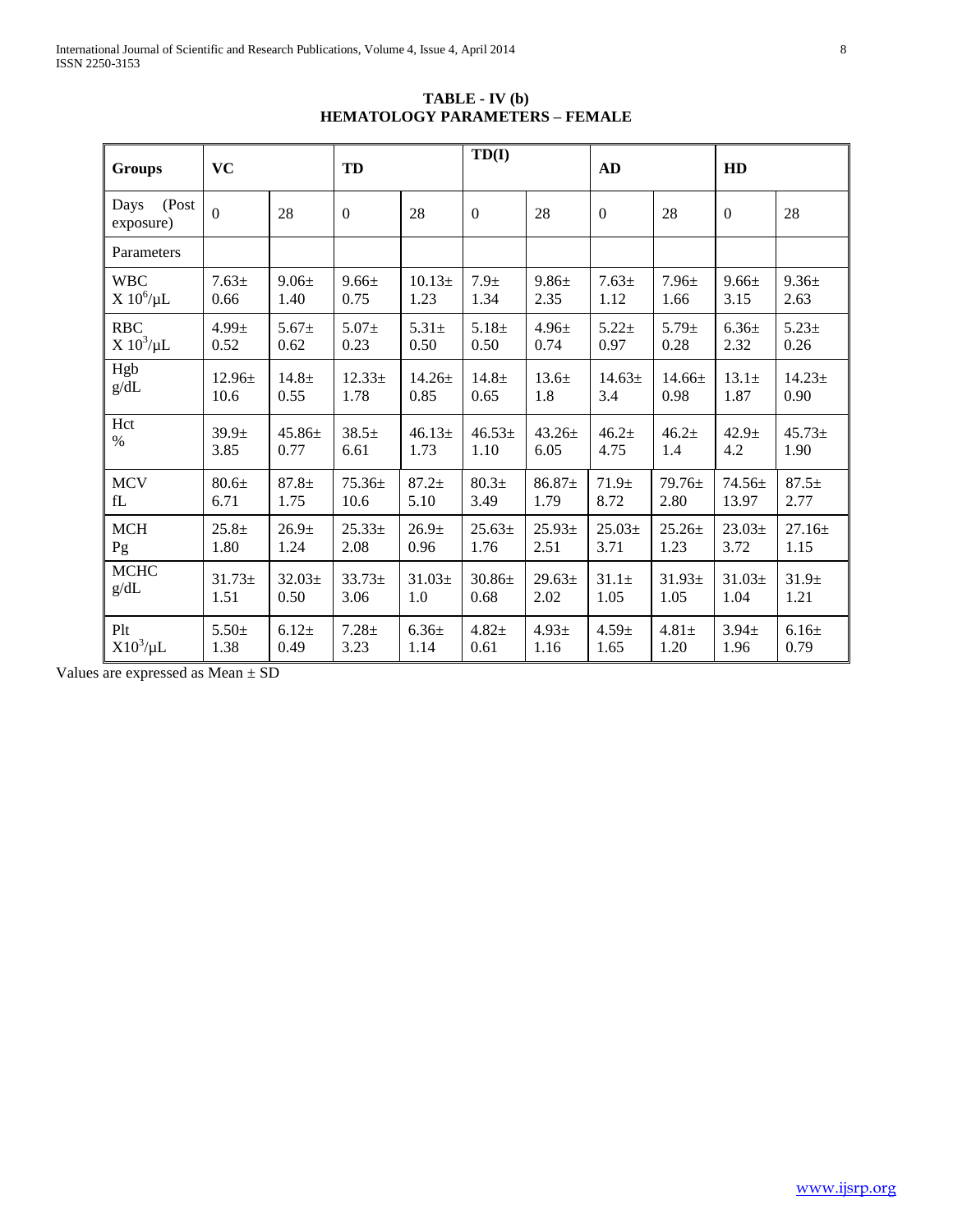# **TABLE IV(b) continued ………**

| <b>Groups</b>        | <b>SVC</b>     |             | <b>SHD</b>      |                   |
|----------------------|----------------|-------------|-----------------|-------------------|
| Days (Post exposure) | $\overline{0}$ | 28          | $\overline{0}$  | 28                |
| Parameters           |                |             |                 |                   |
| <b>WBC</b>           | $10.03\pm$     | 9.6±        | $7.06\pm$       | $8.43 \pm$        |
| $X 10^6/\mu L$       | 0.76           | 0.7         | 1.41            | 2.07              |
| <b>RBC</b>           | $5.42+$        | $5.76 \pm$  | $5.14 \pm$      | $4.16 \pm$        |
| $X 10^3/\mu L$       | 0.50           | 0.47        | 0.27            | 0.98              |
| Hgb                  | $14.53+$       | $13.83\pm$  | $13.8 +$        | $12.93 \pm$       |
| g/dL                 | 0.83           | 0.63        | 0.43            | 2.19              |
| Hct                  | $46.1 \pm$     | $45.6 \pm$  | $43.4 \pm$      | $38.80 \pm$       |
| $\%$                 | 1.82           | 1.24        | 0.6             | 4.97              |
| <b>MCV</b>           | $83.7 +$       | $83.4 \pm$  | 86.6±           | $71.16 \pm$       |
| fL                   | 4.37           | 6.13        | 1               | 9.58              |
| MCH                  | $25.03\pm$     | $25.76 \pm$ | 27 <sub>±</sub> | 24.96±            |
| Pg                   | 0.51           | 2.37        | 0.98            | 2.82              |
| <b>MCHC</b>          | $31 \pm 0.78$  | $31.53 \pm$ | $30.93\pm$      | 29.3 <sub>±</sub> |
| g/dL                 |                | 1.77        | 0.32            | 2.20              |
| Plt                  | $5.14 \pm$     | $5.11 \pm$  | $4.94 \pm$      | $4.59 \pm$        |
| $X10^3/\mu L$        | 0.96           | 0.13        | 0.74            | 0.77              |

Values are expressed as Mean± SD

| <b>Groups</b>              | <b>VC</b>         |            | TD                |                  | TD(I)             |                 | AD               |            | HD              |                 |
|----------------------------|-------------------|------------|-------------------|------------------|-------------------|-----------------|------------------|------------|-----------------|-----------------|
| (Post<br>Days<br>exposure) | $\overline{0}$    | 28         | $\mathbf{0}$      | 28               | $\boldsymbol{0}$  | 28              | $\boldsymbol{0}$ | 28         | $\mathbf{0}$    | 28              |
| Parameters                 |                   |            |                   |                  |                   |                 |                  |            |                 |                 |
| Glucose mg/dl              | 99.3 <sub>±</sub> | $83\pm$    | $113\pm$          | $104\pm$         | 96.3 <sub>±</sub> | 79 <sub>±</sub> | $92.6 \pm$       | $105.6\pm$ | 99 <sub>±</sub> | $92.6\pm$       |
|                            | 2.3               | 7.93       | 12.2              | 22.11            | 17.6              | 12.12           | 18.7             | 19.55      | 9.64            | 22.5            |
| Creatinine                 | $0.7\pm$          | $1\pm$     | $0.9\pm$          | 1.3 <sup>±</sup> | $0.86\pm$         | $0.93\pm$       | $0.96\pm$        | $1.23 +$   | $0.8\pm$        | $1.6\pm$        |
| mg/dl                      | 0.2               | 0.2        | 0.3               | 0.26             | 0.25              | 0.15            | 0.15             | 0.513      | 0.2             | 0.26            |
| <b>SGPT</b>                | $30\pm$           | $28.33\pm$ | 25.3 <sub>±</sub> | $32.66 \pm$      | 36 <sub>±</sub>   | 26 <sub>±</sub> | 24 <sub>±</sub>  | $21.6+$    | $31\pm$         | 39 <sub>±</sub> |
| IU/L                       | 8.8               | 7.67       | 5.6               | 16.2             | 10.5              | 10.53           | 6.2              | 11.5       | 5.29            | 4.35            |

# **TABLE –V (a) BIOCHEMICAL PARAMETERS – MALE**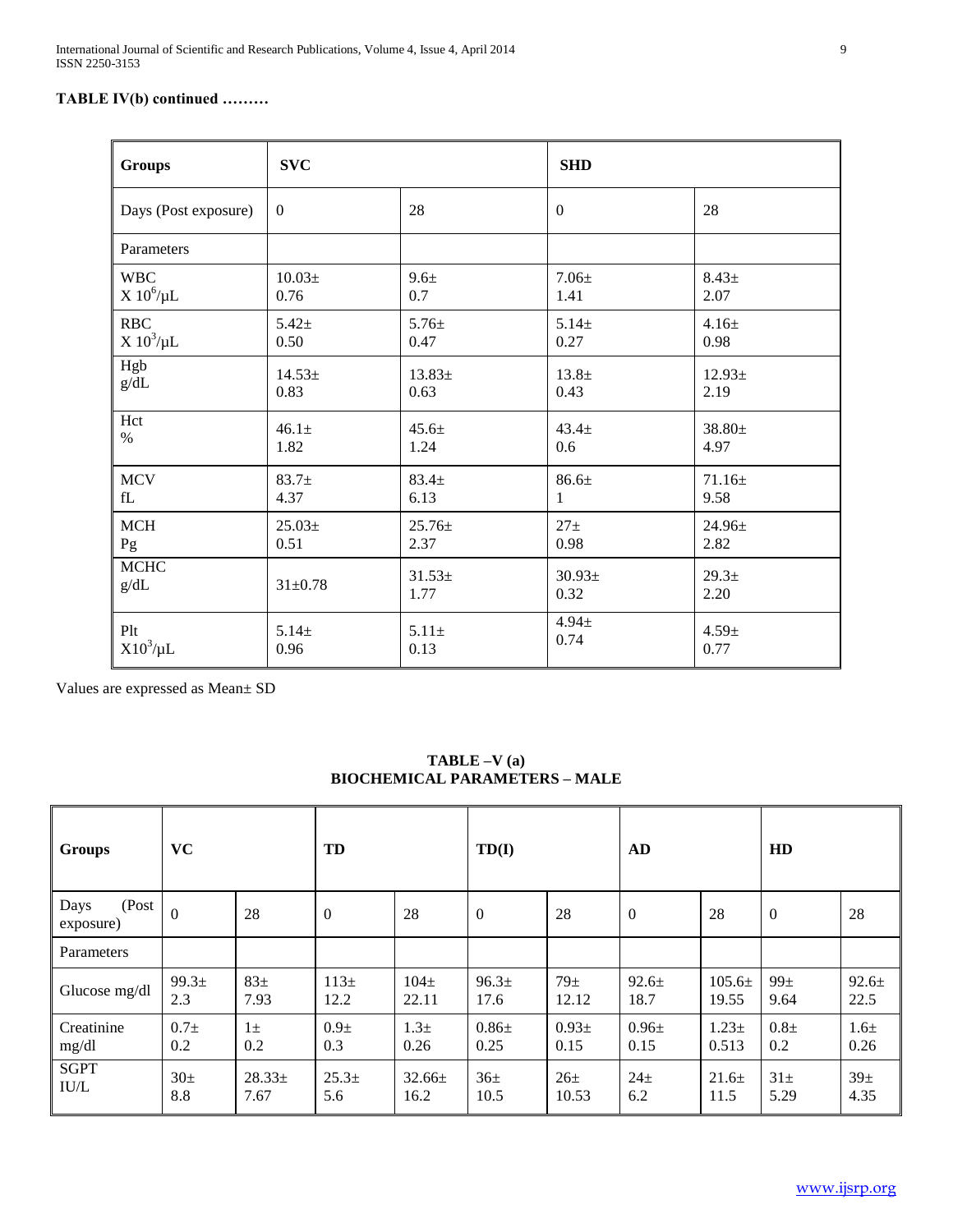International Journal of Scientific and Research Publications, Volume 4, Issue 4, April 2014 10 ISSN 2250-3153

| <b>SGOT</b>                | 33 <sup>±</sup>    | 36 <sub>±</sub>    | 33.6±              | $27\pm$            | $37.3+$            | $35.3+$            | $31\pm$          | $23.6+$  | 37 <sub>±</sub>    | 29.3 <sub>±</sub>  |
|----------------------------|--------------------|--------------------|--------------------|--------------------|--------------------|--------------------|------------------|----------|--------------------|--------------------|
| $\ensuremath{\text{IU/L}}$ | 10.8               | 6.55               | 4.1                | 11.35              | 7.0                | 6.65               | 2.6              | 6.65     | 2.64               | 3.05               |
| Total protein              | $6.2\pm$           | $6.83 \pm$         | 6.7 <sub>±</sub>   | $7.5 \pm$          | 7.3 <sub>±</sub>   | 6.9 <sub>±</sub>   | 6.8 <sub>±</sub> | $7.23+$  | 6.2 <sub>±</sub>   | $7.96 \pm$         |
| gm/dl                      | 0.3                | 0.56               | 0.3                | 0.3                | 0.58               | 0.2                | 0.3              | 0.321    | 0.3                | 0.15               |
| Total bilurubin            | $0.21 \pm$         | $0.22 +$           | $0.26\pm$          | $0.18 +$           | $0.22 +$           | $0.13+$            | $0.2\pm$         | $0.2\pm$ | $0.25 \pm$         | $0.23 \pm$         |
| mg/dl                      | 0.02               | 0.02               | 0.02               | 0.03               | 0.025              | 0.04               | 3.3              | 0.03     | 0.04               | 0.07               |
| <b>BUN</b>                 | $27.6 \pm 8.0$     | 30.6 <sub>±</sub>  | $28.3+$            | 34 <sub>±</sub>    | 45.3 <sub>±</sub>  | $23\pm$            | 27 <sub>±</sub>  | $32.6+$  | $26.6+$            | 30 <sub>±</sub>    |
| mg/dl                      |                    | 4.04               | 7.0                | 4.35               | 10.0               | 5.29               | 6.9              | 2.85     | 10.7               | 2.64               |
| Cholesterol                | 98.6±              | $78.6 \pm$         | 90.3 <sub>±</sub>  | $81\pm$            | 143.3 <sup>±</sup> | 125.3 <sup>±</sup> | $115.3\pm$       | 68.6±    | 91.6±              | 56.6±              |
| mg/dl                      | 26.4               | 8.5                | 42.2               | 28.5               | 50.3               | 21.73              | 14.2             | 19.7     | 11.8               | 18.03              |
| <b>ALP</b>                 | $135\pm$           | $237.6 \pm$        | $128.6 \pm$        | 215±               | 135.3 <sup>±</sup> | $281\pm$           | $135.3 \pm 6.5$  | $276 +$  | 151.3 <sup>±</sup> | 286.3 <sup>±</sup> |
| $\ensuremath{\text{IU/L}}$ | 5.56               | 49.5               | 14.2               | 76.2               | 10.1               | 81.1               |                  | 18.5     | 10.9               | 93.02              |
| Sodium                     | $143\pm$           | 139.3 <sup>±</sup> | $136\pm$           | 143.3 <sup>±</sup> | $142.3+$           | 137.3 <sup>±</sup> | 139 <sub>±</sub> | 141.6±   | $137.6 \pm$        | $143.3+$           |
| $mmol/L$                   | 1.7                | 2.51               | 4                  | 3.21               | 7.7                | 3.21               | 3                | 2.51     | 3.7                | 3.21               |
| Potassium                  | 4.7 <sub>±</sub>   | $4.1\pm$           | $5.1\pm$           | $4.6\pm$           | $4\pm$             | 4.3 <sub>±</sub>   | 4.7 <sub>±</sub> | $4.6\pm$ | $5.6 +$            | $4.13+$            |
| mmol/L                     | 1.1                | 0.36               | 0.25               | 0.45               | 0.36               | 0.64               | 0.26             | 0.36     | 0.4                | 0.5                |
| Chloride                   | 100.3 <sub>±</sub> | 101.3 <sup>±</sup> | 103.3 <sup>±</sup> | $100.6\pm$         | 101.6±             | $97.6 \pm$         | 98.6±            | $106\pm$ | 96.6±              | $82.66 \pm$        |
| mmol/L                     | 1.5                | 4.04               | 4.0                | 4.61               | 3.51               | 5.13               | 2.08             | 3.60     | 1.52               | 31.81              |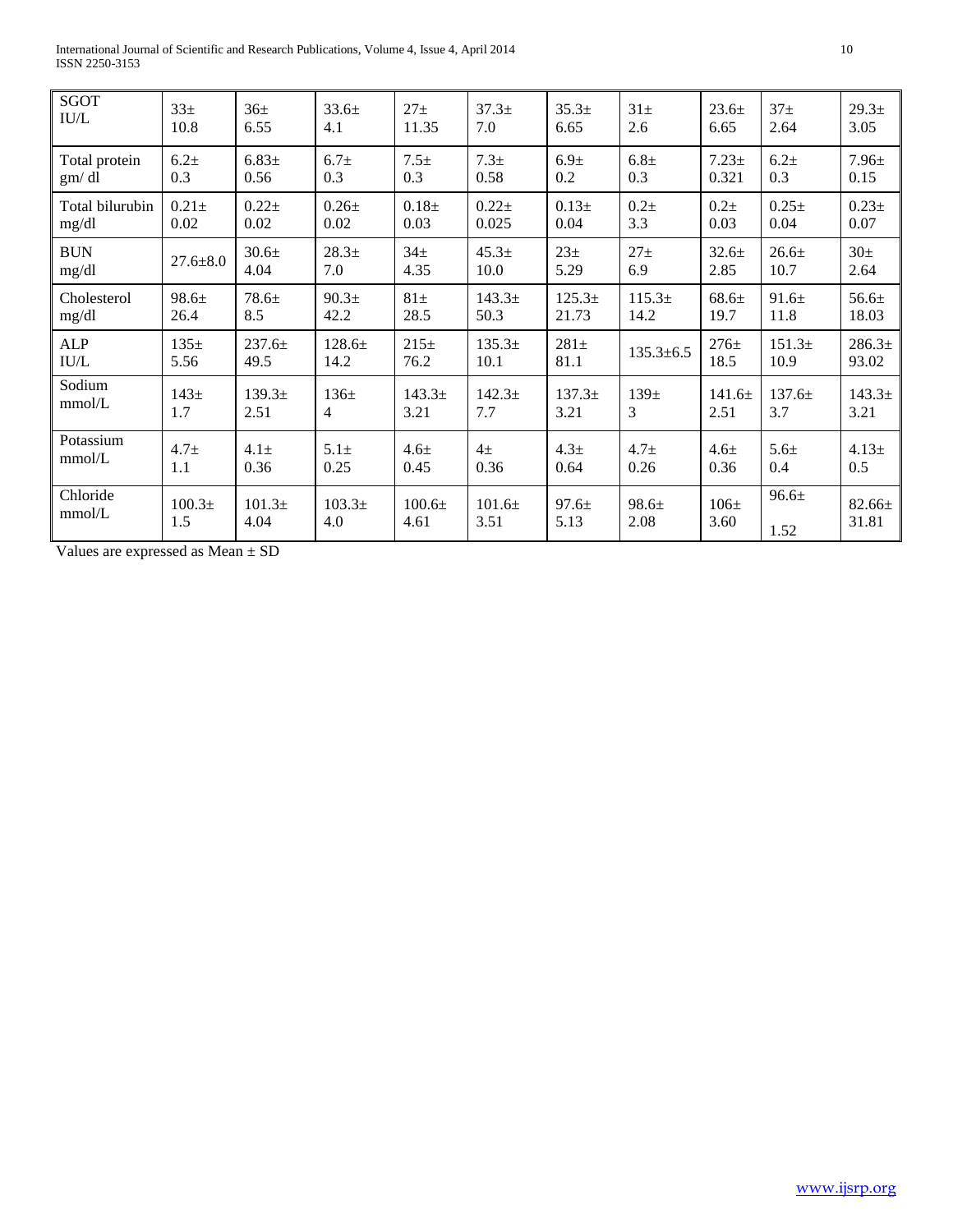# **TABLE V(a) continued ……**

| <b>Groups</b>                | <b>SVC</b>        |                    | <b>SHD</b>       |                    |  |  |
|------------------------------|-------------------|--------------------|------------------|--------------------|--|--|
| Days (Post exposure)         | $\Omega$          | 28                 | $\overline{0}$   | 28                 |  |  |
| Parameters                   |                   |                    |                  |                    |  |  |
| Glucose mg/dl                | 91.3±             | $85.6\pm$          | $67.6 \pm$       | $65.3+$            |  |  |
|                              | 13.2              | 11.93              | 11.0             | 6.02               |  |  |
| Creatinine mg/dl             | $0.83 +$          | 0.9 <sub>±</sub>   | 0.8 <sub>±</sub> | $0.6\pm$           |  |  |
|                              | 0.32              | 0.45               | 0.26             | 0.25               |  |  |
| <b>SGPT IU/L</b>             | $33\pm$           | 32.33 <sup>±</sup> | 32 <sub>±</sub>  | 35.66±             |  |  |
|                              | 7.5               | 8.02               | 3.46             | 6.65               |  |  |
| <b>SGOT IU/L</b>             | 36 <sup>±</sup>   | $23.6 +$           | 29 <sub>±</sub>  | 43.3 <sup>±</sup>  |  |  |
|                              | 8.5               | 4.50               | 4.58             | 6.02               |  |  |
| Total protein                | 6.4 <sub>±</sub>  | $7.06 \pm$         | $7.43+$          | $6.2 +$            |  |  |
| gm/dl                        | 0.6               | 0.90               | 0.8              | 0.45               |  |  |
| Total bilurubin mg/dl        | $0.22 +$          | 0.19±              | $0.21 \pm$       | $0.14 +$           |  |  |
|                              | 0.02              | 0.02               | 0.01             | 0.03               |  |  |
| <b>BUN</b>                   | 38.3 <sup>±</sup> | $22.6 +$           | 35 <sup>±</sup>  | 26.3 <sup>±</sup>  |  |  |
| mg/dl                        | 9.5               | 4.06               | 7.93             | 11.15              |  |  |
| Cholesterol                  | $121.6+$          | $84\pm$            | $100\pm$         | 68.66±             |  |  |
| mg/dl                        | 10.4              | 10.5               | 10               | 16.5               |  |  |
| <b>ALP</b>                   | $128\pm$          | $222+$             | $153\pm$         | 130.3 <sup>±</sup> |  |  |
| $\ensuremath{\mathrm{IU/L}}$ | 19.6              | 56                 | $\overline{7}$   | 54.6               |  |  |
| Sodium mmol/L                | $146\pm$          | 141.3 <sup>±</sup> | 143 <sub>±</sub> | $142\pm$           |  |  |
|                              | 6.2               | 2.51               | 8.18             | $\overline{4}$     |  |  |
| Potassium                    | $4.0\pm$          | 4.3 <sub>±</sub>   | $4.56 \pm$       | $3.63+$            |  |  |
| mmol/L                       | 0.9               | 0.45               | 0.97             | 0.45               |  |  |
| Chloride                     | $102\pm$          | $100\pm$           | 101.6±           | $97.6 \pm$         |  |  |
| mmol/L                       | 4.5               | $\overline{4}$     | 4.72             | 2.51               |  |  |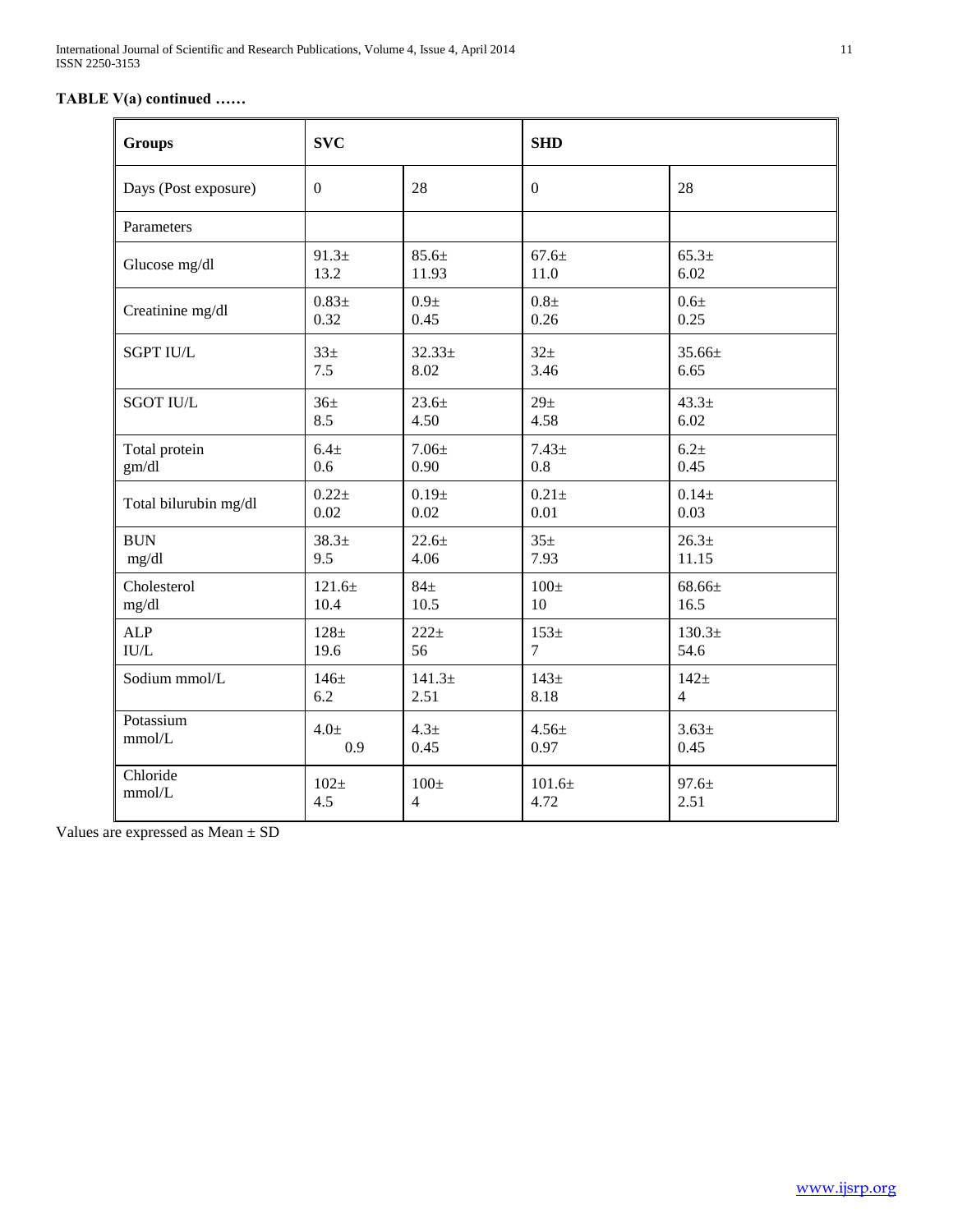**TABLE- V (b) BIOCHEMICAL PARAMETERS – FEMALE**

| <b>Groups</b>                                    | <b>VC</b>                |                            | TD                       |                            | TD(I)                      |                          | AD                        |                           | HD                       |                            |
|--------------------------------------------------|--------------------------|----------------------------|--------------------------|----------------------------|----------------------------|--------------------------|---------------------------|---------------------------|--------------------------|----------------------------|
| Days (Post exposure)                             | $\Omega$                 | 28                         | $\Omega$                 | 28                         | $\Omega$                   | 28                       | $\Omega$                  | 28                        | $\Omega$                 | 28                         |
| Parameters                                       |                          |                            |                          |                            |                            |                          |                           |                           |                          |                            |
| Glucose mg/dl                                    | 107.3<br>±12.8           | 92.3 <sub>±</sub><br>14.2  | $103\pm$<br>5.5          | 100.3 <sub>±</sub><br>7.09 | $83\pm$<br>15.5            | 73 <sub>±</sub><br>14.52 | $92.3+$<br>23.7           | 86.3 <sub>±</sub><br>6.65 | 73.67<br>$\pm$<br>11.06  | $91\pm$<br>11.35           |
| Creatinine mg/dl                                 | 0.9 <sub>±</sub><br>0.1  | $1.33+$<br>0.25            | $0.96\pm$<br>0.25        | $0.96\pm$<br>0.2           | $0.86 +$<br>0.152          | $0.73 +$<br>0.25         | 1.3 <sub>±</sub><br>0.3   | 1.6 <sub>±</sub><br>0.51  | $0.9\pm$<br>0.2          | $1.4\pm$<br>0.608          |
| <b>SGPT</b><br>$\mathbf{I}\mathbf{U}/\mathbf{L}$ | $35.6 \pm$<br>6.5        | 29.3 <sub>±</sub><br>4.16  | 36 <sup>±</sup><br>3.6   | $33+$<br>9.84              | 36.3 <sub>±</sub><br>10.4  | $21.6+$<br>3.5           | $48.6 \pm$<br>14.8        | 37 <sub>±</sub><br>18.2   | 35.66<br>$\pm 6.50$      | 38.66±<br>6.65             |
| <b>SGOT</b><br>$\ensuremath{\mathrm{IU/L}}$      | $31.3+$<br>5.1           | 36.3 <sub>±</sub><br>4.04  | $28.3+$<br>8.5           | $45\pm$<br>18.3            | $35.3+$<br>10.5            | $26.6+$<br>11.7          | $27.6 +$<br>10.5          | $34.6 +$<br>11.3          | 28.33<br>$\pm 6.02$      | 32 <sub>±</sub><br>16.09   |
| Total protein<br>gm/dl                           | 6.8 <sub>±</sub><br>0.2  | $7.43+$<br>0.55            | 6.5 <sub>±</sub><br>1.0  | $7.26 \pm$<br>6.2          | $7.3+$<br>1.0              | $7.33+$<br>0.6           | 6.2 <sub>±</sub><br>0.3   | $8.13+$<br>1.1            | 6.2 <sub>±</sub><br>0.4  | $7.5 \pm$<br>0.81          |
| bilurubin<br>Total<br>mg/dl                      | $0.26 \pm$<br>0.02       | $0.26 +$<br>0.05           | $0.25 \pm$<br>0.04       | $0.19 +$<br>0.02           | $0.22 +$<br>0.02           | $0.2\pm$<br>0.02         | $0.26 \pm$<br>0.02        | $0.26 \pm$<br>0.01        | $0.28 +$<br>0.02         | $0.17 +$<br>0.05           |
| BUN mg/dl                                        | 32.3 <sup>±</sup><br>3.5 | $32.6 \pm$<br>3.5          | 29.3 <sub>±</sub><br>8.5 | $33.6 \pm$<br>9.07         | 29.3 <sub>±</sub><br>5.85  | $28.6 \pm$<br>4.5        | $26.3+$<br>6.4            | $28.6 +$<br>6.4           | $21\pm$<br>3.6           | 33.3 <sup>±</sup><br>6.65  |
| Cholesterol<br>mg/dl                             | $105\pm$<br>18           | 141.3 <sup>±</sup><br>7.5  | $109\pm$<br>10.5         | $65.33\pm$<br>12.6         | 143.3 <sup>±</sup><br>15.2 | $96\pm$<br>6.0           | 120.3<br>$\pm$<br>25.1    | 96.3 <sub>±</sub><br>18   | $100\pm$<br>13.1         | $87.3+$<br>40.2            |
| <b>ALP</b><br>IU/L                               | 126.3<br>$\pm$<br>8.08   | 398.6±<br>64               | $144.3+$<br>9.7          | 291.3 <sup>±</sup><br>41   | $145.3+$<br>4.7            | $257 +$<br>76            | 127.3<br>$\pm$<br>9.6     | $256 \pm$<br>18.5         | 138 <sub>±</sub><br>21.1 | 196.3 <sub>±</sub><br>65.2 |
| Sodium mmol/L                                    | $136\pm$<br>$\mathbf{1}$ | 138.3 <sup>±</sup><br>4.93 | $142.3+$<br>2.5          | $138.3+$<br>2.0            | $145.6 \pm$<br>10.9        | $141\pm$<br>3            | 141.6<br>土<br>2.5         | $142.3+$<br>4.7           | 140.6<br>土<br>3.5        | $141\pm$<br>1              |
| Potassium<br>mmol/L                              | 4.3 <sub>±</sub><br>0.7  | $4.36 \pm$<br>0.4          | $5.8 +$<br>0.36          | 4.3 <sub>±</sub><br>0.75   | $4.4 \pm$<br>0.62          | 4.3 <sub>±</sub><br>0.46 | $5.5+$<br>0.55            | $4.6 \pm$<br>0.64         | $4.4 \pm$<br>0.3         | 3.9 <sub>±</sub><br>0.43   |
| Chloride<br>mmol/L                               | $101\pm$<br>2.08         | 98.3 <sub>±</sub><br>5.1   | $102.3+$<br>6.65         | $98.6 \pm$<br>2.3          | 101.6±<br>3.05             | $103.5+$<br>3.5          | 99.3 <sub>±</sub><br>2.51 | $97.6 \pm$<br>6.0         | 101.6<br>$\pm$<br>2.51   | $106\pm$<br>2.6            |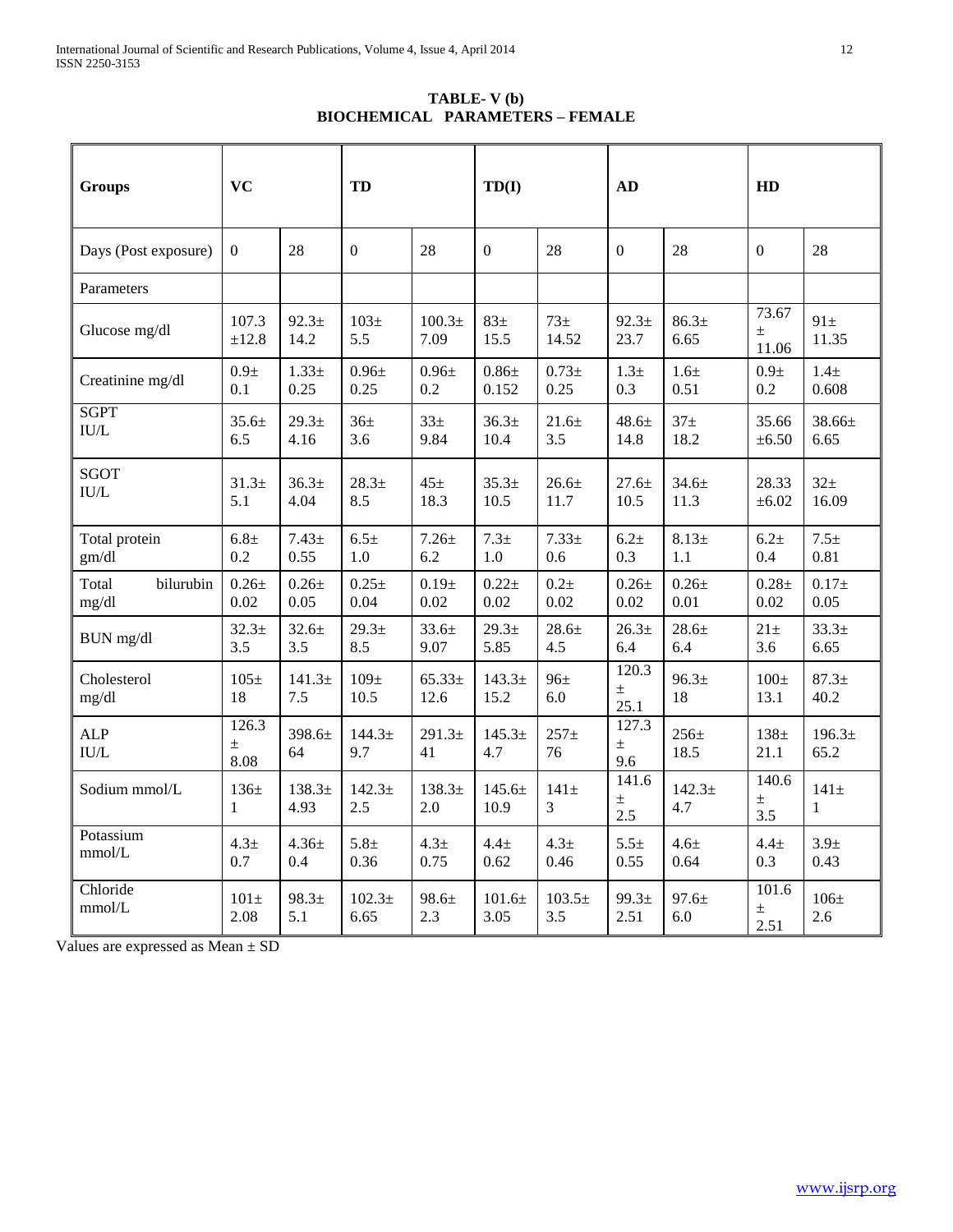# **TABLE V(b) continued ……..**

| <b>Groups</b>                | <b>SVC</b>         |                   | <b>SHD</b>         |                  |  |
|------------------------------|--------------------|-------------------|--------------------|------------------|--|
| Days (Post exposure)         | $\mathbf{0}$       | 28                | $\Omega$           | 28               |  |
| Parameters                   |                    |                   |                    |                  |  |
| Glucose mg/dl                | $85.3+$            | $81\pm$           | $82.66 \pm$        | $71.66 \pm$      |  |
|                              | 11.3               | 19                | 17.21              | 10.01            |  |
| Creatinine mg/dl             | $1.0\pm$           | $1\pm$            | $1.1\pm$           | $1.06\pm$        |  |
|                              | 0.15               | 0.3               | 0.264              | 0.351            |  |
| <b>SGPT</b>                  | $35.6 \pm$         | $24.3+$           | 37 <sub>±</sub>    | $28.66 \pm$      |  |
| IU/L                         | 6.5                | 4.72              | 7.54               | 9.50             |  |
| <b>SGOT</b>                  | $34.6 \pm$         | $28.3+$           | $38.33 \pm$        | 30 <sub>±</sub>  |  |
| IU/L                         | 12.8               | 6.50              | 10.69              | 11.53            |  |
| Total protein                | $7.1 \pm$          | $6.86 \pm$        | 7.3 <sub>±</sub>   | 6.4 <sub>±</sub> |  |
| gm/dl                        | 0.9                | 1.12              | 1.1                | 0.62             |  |
| Total bilurubin mg/dl        | $0.24 \pm$         | $0.19 +$          | $0.25 \pm$         | $0.20 \pm$       |  |
|                              | 0.04               | 0.02              | 0.04               | 0.05             |  |
| BUN mg/dl                    | $42\pm$            | 26.3 <sub>±</sub> | 37 <sub>±</sub>    | $26\pm$          |  |
|                              | 17.7               | 4.5               | 1.3                | 6                |  |
| Cholesterol                  | 116.6±             | $134.6 \pm$       | $110\pm$           | $63\pm$          |  |
| mg/dl                        | 20.8               | 45.5              | 36                 | 16.0             |  |
| <b>ALP</b>                   | $135\pm$           | $295 \pm$         | 148.6±             | 146 <sub>±</sub> |  |
| $\ensuremath{\mathrm{IU/L}}$ | 19.97              | 145               | 14.22              | 66.7             |  |
| Sodium mmol/L                | $145\pm$           | 140 <sub>±</sub>  | 139.3 <sup>±</sup> | 139 <sub>±</sub> |  |
|                              | 7.5                | 5.56              | 4.5                | 5.5              |  |
| Potassium                    | $3.7 +$            | 4.6 <sub>±</sub>  | $3.7 +$            | $40.8 +$         |  |
| mmol/L                       | 0.56               | 0.6               | 1.0                | 0.60             |  |
| Chloride                     | 100.6 <sub>±</sub> | 97.6±             | $102\pm$           | $94\pm$          |  |
| mmol/L                       | 2.0                | 3.5               | $\overline{2}$     | $\overline{2}$   |  |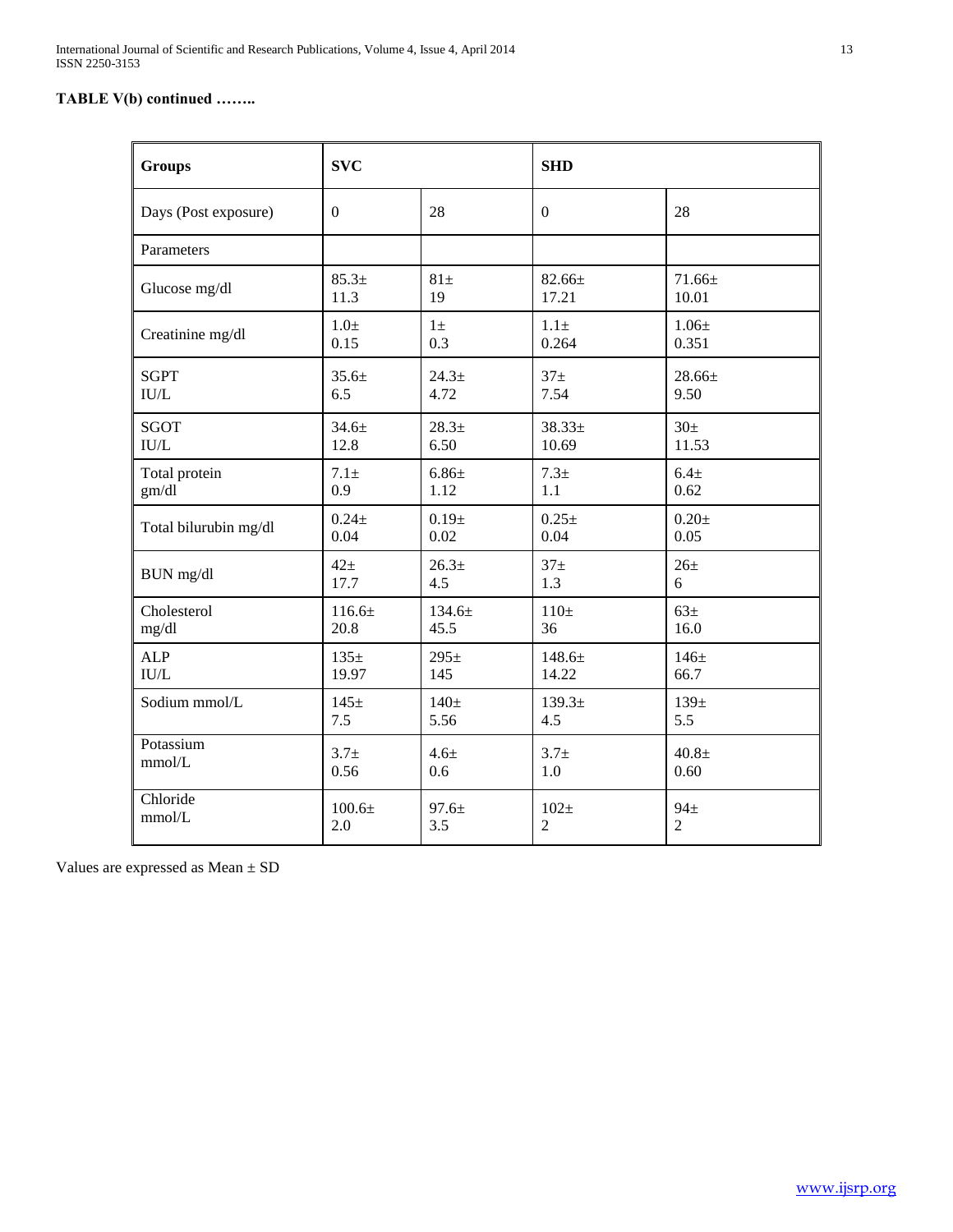**TABLE – VI(a) URINE EXAMINATION - MALE**

| S. No          | <b>DAY</b><br><b>Parameters</b> |                  |              | <b>VC</b>       | TD              | TD(I)           | <b>AD</b>       | HD              | <b>SVC</b>      | <b>SHD</b>      |
|----------------|---------------------------------|------------------|--------------|-----------------|-----------------|-----------------|-----------------|-----------------|-----------------|-----------------|
|                |                                 |                  |              |                 | (% of animals)  |                 |                 |                 |                 |                 |
| $\mathbf{1}$   |                                 | 0 <sup>h</sup>   |              | 100.0<br>(3)    | 100.0<br>(3)    | 100.0<br>(3)    | 100.0<br>(3)    | 100.0<br>(3)    | 100.0<br>(3)    | 100.0<br>(3)    |
|                | Glucose                         | $28^{\rm th}$    | Negative     | 100.0<br>(3)    | 100.0<br>(3)    | 100.0<br>(3)    | 100.0<br>(3)    | 100.0<br>(3)    | 100.0<br>(3)    | 100.0<br>(3)    |
|                |                                 | 0 <sup>h</sup>   |              | 100.0<br>(3)    | 100.0<br>(3)    | 100.0<br>(3)    | 100.0<br>(3)    | 100.0<br>(3)    | 100.0<br>(3)    | 100.0<br>(3)    |
| $\overline{c}$ | Bilirubin                       | $28^{\rm th}$    | Negative     | 100.0<br>(3)    | 100.0<br>(3)    | 100.0<br>(3)    | 100.0<br>(3)    | 100.0<br>(3)    | 100.0<br>(3)    | 100.0<br>(3)    |
|                | Ketone                          | 0 <sup>h</sup>   |              | 100.0<br>(3)    | 100.0<br>(3)    | 100.0<br>(3)    | 100.0<br>(3)    | 100.0<br>(3)    | 100.0<br>(3)    | 100.0<br>(3)    |
| 3              |                                 | $28^{\text{th}}$ | Negative     | 100.0<br>(3)    | 100.0<br>(3)    | 100.0<br>(3)    | 100.0<br>(3)    | 100.0<br>(3)    | 100.0<br>(3)    | 100.0<br>(3)    |
| 4              | Specific                        |                  | $\mathbf{1}$ | 33.6<br>(1)     | 66.6<br>(2)     | 0.00<br>(0)     | 66.6<br>(2)     | 33.3<br>(1)     | 66.6<br>(2)     | 0.00<br>(0)     |
|                | gravity                         |                  | 1.005        | 33.6<br>(1)0    | 33.3<br>(1)     | 0.00<br>(0)     | 0.00<br>(0)     | 33.3<br>(1)     | 33.3.0<br>(1)   | 0.00<br>(0)     |
|                |                                 | 0 <sup>h</sup>   | 1.0100       | 33.6<br>(1)     | 0.00<br>(0)     | 66.6<br>(2)     | 33.3<br>(1)     | 33.3<br>(1)     | 0.00<br>(0)     | 66.6<br>(2)     |
|                |                                 |                  | 1.0200       | 0.00<br>(0)     | 0.00<br>(0)     | 33.3<br>(1)     | 0.00<br>(0)     | 0.00<br>(0)     | 0.00<br>(0)     | 33.3<br>(1)     |
|                |                                 |                  | 1.02         | 0.00<br>01)     | 0.00<br>(0)     | 0.00<br>(0)     | 0.00<br>(0)     | 0.00<br>(0)     | 0.00<br>(0)     | 0.00<br>(0)     |
|                |                                 |                  | 1.03         | 0.00<br>(0)     | 0.00<br>(0)     | 0.00<br>(0)     | 0.00<br>(0)     | 0.00<br>(0)     | 0.00<br>(0)     | 0.00<br>(0)     |
|                |                                 |                  | 1            | 33.6<br>(1)     | 66.6<br>(2)     | 0.00<br>(0)     | 66.6<br>(2)     | 33.3<br>(1)     | 66.6<br>(2)     | 0.00<br>(0)     |
|                |                                 |                  | 1.005        | 33.6<br>(1)0    | 33.3<br>(1)     | 0.00<br>(0)     | 0.00<br>(0)     | 33.3<br>(1)     | 33.3<br>(1)     | 0.00<br>(0)     |
|                |                                 | 28 <sup>th</sup> | 1.0100       | 33.6<br>(1)     | 0.00<br>(0)     | 66.6<br>(2)     | 33.3<br>(1)     | 33.3<br>(1)     | 0.00<br>(0)     | 66.6<br>(2)     |
|                |                                 |                  | 1.0200       | 0.00<br>(0)     | 0.00<br>(0)     | 33.3<br>(1)     | 0.00<br>(0)     | 0.00<br>(0)     | 0.00<br>(0)     | 33.3<br>(1)     |
|                |                                 |                  | 1.02         | $0.00\,$<br>01) | $0.00\,$<br>(0) | $0.00\,$<br>(0) | $0.00\,$<br>(0) | $0.00\,$<br>(0) | $0.00\,$<br>(0) | $0.00\,$<br>(0) |
| 5              | <b>Blood</b>                    | 0 <sup>h</sup>   | Negative     | 0.00<br>(0)     | 0.00<br>(0)     | 0.00<br>(0)     | 0.00<br>(0)     | 0.00<br>(0)     | 0.00<br>(0)     | 0.00<br>(0)     |
|                |                                 | 28 <sup>h</sup>  |              | 0.00<br>(0)     | 0.00<br>(0)     | 0.00<br>(0)     | 0.00<br>(0)     | 0.00<br>(0)     | 0.00<br>(0)     | 0.00<br>(0)     |
|                |                                 |                  | $6\,$        | 0.00<br>(0)     | 0.00<br>(0)     | 0.00<br>(0)     | 0.00<br>(0)     | 33.3<br>(1)     | 0.00<br>(0)     | 0.00<br>(0)     |
|                |                                 |                  | 6.5          | 33.6<br>(1)     | 0.00<br>(0)     | 0.00<br>(0)     | 0.00<br>(0)     | 0.00<br>(0)     | 0.00<br>(0)     | 0.00<br>(0)     |
| 6              | pH                              | 0 <sup>h</sup>   | 7.0          | 0.00<br>(0)     | 0.00<br>(0)     | 25.0<br>(1)     | 0.00<br>(0)     | 0.00<br>(0)     | 0.00<br>(0)     | 25.0<br>(1)     |
|                |                                 |                  | 7.5          | 33.3<br>(1)     | 0.00<br>(0)     | 0.00<br>(0)     | 0.00<br>(0)     | 33.3<br>(1)     | 0.00<br>(0)     | 0.00<br>(0)     |
|                |                                 |                  | 8.5          | 33.3<br>(1)     | 100.0<br>(3)    | 100.0<br>(3)    | 100.0<br>(3)    | 33.3<br>(1)     | 100.0<br>(3)    | 100.0<br>(3)    |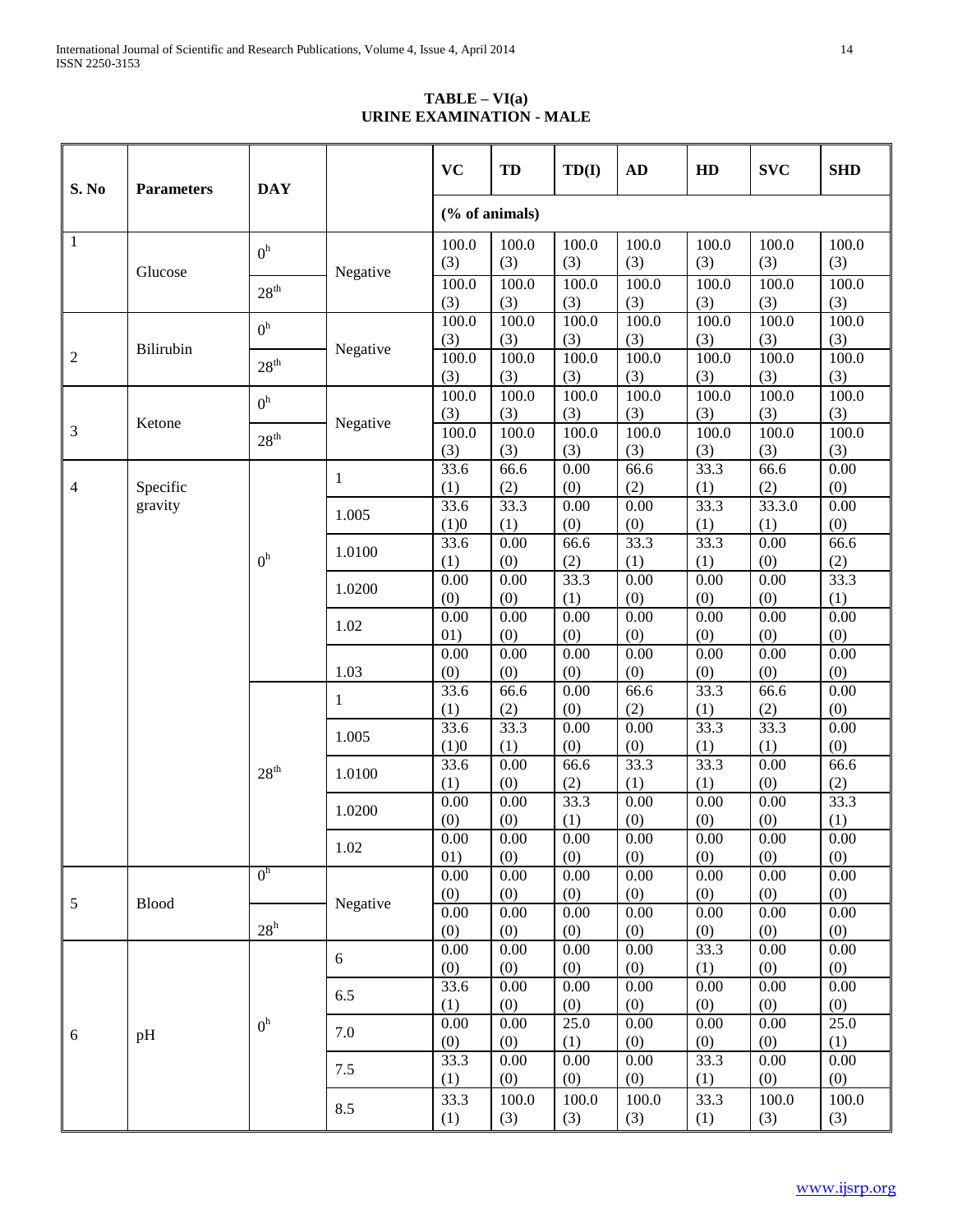|   |                   |                  | 6       | 0.00   | 0.00   | 0.00     | 0.00     | 33.3 | 0.00     | 0.00     |
|---|-------------------|------------------|---------|--------|--------|----------|----------|------|----------|----------|
|   |                   |                  |         | (0)    | (0)    | (0)      | (0)      | (1)  | (0)      | (0)      |
|   |                   |                  | 6.5     | 33.6.0 | 0.00   | 0.00     | $0.00\,$ | 0.00 | $0.00\,$ | 0.00     |
|   |                   |                  |         | (1)    | (0)    | (0)      | (0)      | (0)  | (0)      | (0)      |
|   |                   | $28^{\text{th}}$ | 7.0     | 0.00   | 0.00   | 25.0     | 0.00     | 0.00 | 0.00     | 25.0     |
|   |                   |                  |         | (0)    | (0)    | (1)      | (0)      | (0)  | (0)      | (1)      |
|   |                   |                  | 7.5     | 33.3.0 | 0.00   | 0.00     | 0.00     | 33.3 | 0.00     | 0.00     |
|   |                   |                  |         | (1)    | (0)    | (0)      | (0)      | (1)  | (0)      | (0)      |
|   |                   |                  | 8.5     | 33.3   | 100.0  | 100.0    | 100.0    | 33.3 | 100.0    | 100.0    |
|   |                   |                  |         | (1)    | (3)    | (3)      | (3)      | (1)  | (3)      | (3)      |
|   |                   |                  | $30+$   | 33.6   | 66.6   | 0.00     | 66.6     | 33.3 | 66.6     | 0.00     |
|   |                   |                  |         | (1)    | (2)    | (0)      | (2)      | (1)  | (2)      | (0)      |
|   |                   |                  | $100++$ | 33.6   | 33.3.0 | 0.00     | $0.00\,$ | 33.3 | 33.3.0   | 0.00     |
|   |                   | 0 <sup>h</sup>   |         | (1)0   | (1)    | (0)      | (0)      | (1)  | (1)      | (0)      |
|   |                   | $300++$          | 33.6    | 0.00   | 66.6   | 33.3     | 33.3     | 0.00 | 66.6     |          |
|   |                   |                  | (1)     | (0)    | (2)    | (1)      | (1)      | (0)  | (2)      |          |
|   |                   |                  | Trace   | 0.00   | 0.00   | 33.3     | 0.00     | 0.00 | $0.00\,$ | 33.3     |
|   | Protein           |                  |         | (0)    | (0)    | (1)      | (0)      | (0)  | (0)      | (1)      |
| 7 |                   |                  | $30+$   | 0.00   | 0.00   | 0.00     | 0.00     | 33.3 | 0.00     | 0.00     |
|   |                   |                  |         | (0)    | (0)    | (0)      | (0)      | (1)  | (0)      | (0)      |
|   |                   |                  | $100++$ | 33.6   | 0.00   | 0.00     | 0.00     | 0.00 | 0.00     | 0.00     |
|   |                   |                  |         | (1)    | (0)    | (0)      | (0)      | (0)  | (0)      | (0)      |
|   |                   | $28^{\rm th}$    | $300++$ | 0.00   | 0.00   | 25.0     | 0.00     | 0.00 | 0.00     | 25.0     |
|   |                   |                  |         | (0)    | (0)    | (1)      | (0)      | (0)  | (0)      | (1)      |
|   |                   |                  | Trace   | 33.3.0 | 0.00   | 0.00     | 0.00     | 33.3 | 0.00     | 0.00     |
|   |                   |                  |         | (1)    | (0)    | (0)      | (0)      | (1)  | (0)      | (0)      |
|   |                   |                  | 0.2     | 33.3   | 100.0  | 100.0    | 100.0    | 33.3 | 100.0    | 100.0    |
|   |                   | 0 <sup>h</sup>   |         | (1)    | (3)    | (3)      | (3)      | (1)  | (3)      | (3)      |
|   | 8<br>Urobilinogen |                  | 1       | 33.6   | 33.3   | $0.00\,$ | $0.00\,$ | 33.3 | 33.3     | $0.00\,$ |
|   |                   |                  |         | (1)0   | (1)    | (0)      | (0)      | (1)  | (1)      | (0)      |
|   |                   |                  | 0.2     | 33.6   | 0.00   | 66.6     | 33.3     | 33.3 | 0.00     | 66.6     |
|   |                   | $28^{\text{th}}$ |         | (1)    | (0)    | (2)      | (1)      | (1)  | (0)      | (2)      |
|   |                   |                  | 1       | 0.00   | 0.00   | 33.3     | 0.00     | 0.00 | 0.00     | 33.3     |
|   |                   |                  | (0)     | (0)    | (1)    | (0)      | (0)      | (0)  | (1)      |          |

Values are in percentage

| S. No<br><b>Parameters</b> |                  | <b>DAY</b>       |          | <b>VC</b>         | TD           | TD(I)        | AD           | HD           | <b>SVC</b>   | <b>SHD</b>   |
|----------------------------|------------------|------------------|----------|-------------------|--------------|--------------|--------------|--------------|--------------|--------------|
|                            |                  |                  |          | $(\%$ of animals) |              |              |              |              |              |              |
|                            | Glucose          | 0 <sup>h</sup>   | Negative | 100.0<br>(3)      | 100.0<br>(3) | 100.0<br>(3) | 100.0<br>(3) | 100.0<br>(3) | 100.0<br>(3) | 100.0<br>(3) |
|                            |                  | 28 <sup>th</sup> |          | 100.0<br>(3)      | 100.0<br>(3) | 100.0<br>(3) | 100.0<br>(3) | 100.0<br>(3) | 100.0<br>(3) | 100.0<br>(3) |
|                            | <b>Bilirubin</b> | 0 <sup>h</sup>   |          | 100.0<br>(3)      | 100.0<br>(3) | 100.0<br>(3) | 100.0<br>(3) | 100.0<br>(3) | 100.0<br>(3) | 100.0<br>(3) |
| $\overline{2}$             |                  | 28 <sup>th</sup> | Negative | 100.0<br>(3)      | 100.0<br>(3) | 100.0<br>(3) | 100.0<br>(3) | 100.0<br>(3) | 100.0<br>(3) | 100.0<br>(3) |
|                            | Ketone           | 0 <sup>h</sup>   | Negative | 100.0<br>(3)      | 100.0<br>(3) | 100.0<br>(3) | 100.0<br>(3) | 100.0<br>(3) | 100.0<br>(3) | 100.0<br>(3) |

# **TABLE- VI (b) URINE EXAMINATION – FEMALE**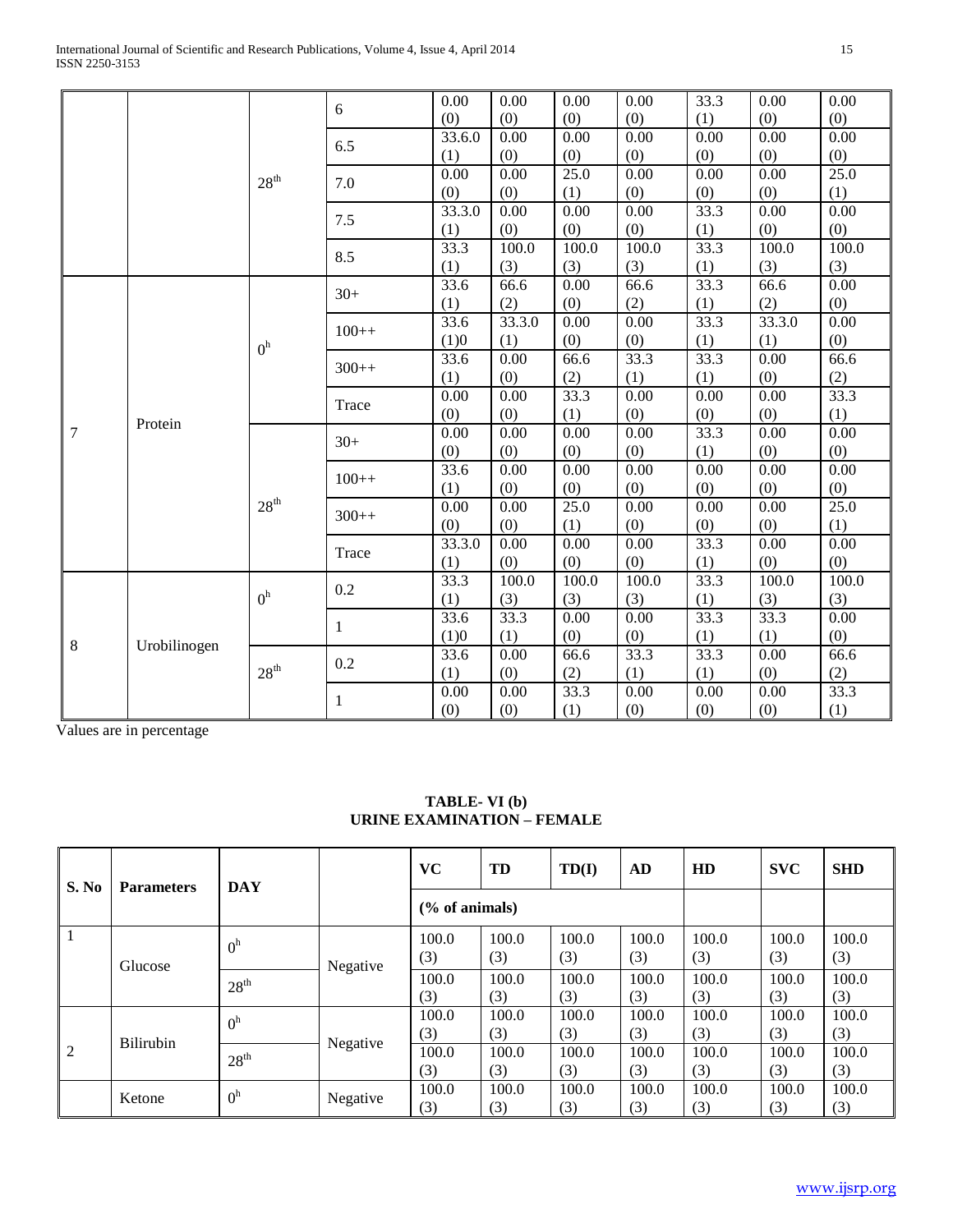| $\mathfrak{Z}$   |              |                  |          | 100.0            | 100.0             | 100.0 | 100.0 | 100.0    | 100.0 | 100.0 |
|------------------|--------------|------------------|----------|------------------|-------------------|-------|-------|----------|-------|-------|
|                  |              | 28 <sup>th</sup> |          | (3)              | (3)               | (3)   | (3)   | (3)      | (3)   | (3)   |
|                  |              |                  |          | $\frac{1}{33.6}$ | 66.6              | 0.00  | 66.6  | 33.3     | 66.6  | 0.00  |
| $\overline{4}$   | Specific     |                  | 1        |                  | (2)               | (0)   | (2)   | (1)      | (2)   | (0)   |
|                  | gravity      |                  |          | (1)<br>33.6      | $\overline{33.3}$ | 0.00  | 0.00  | 33.3     | 33.3  | 0.00  |
|                  |              |                  | 1.005    |                  |                   |       |       |          |       |       |
|                  |              |                  |          | (1)0             | (1)               | (0)   | (0)   | (1)      | (1)   | (0)   |
|                  |              | 0 <sup>h</sup>   | 1.0100   | 33.6             | 0.00              | 66.6  | 33.3  | 33.3     | 0.00  | 66.6  |
|                  |              |                  |          | (1)              | (0)               | (2)   | (1)   | (1)      | (0)   | (2)   |
|                  |              |                  | 1.0200   | 0.00             | 0.00              | 33.3  | 0.00  | 0.00     | 0.00  | 33.3  |
|                  |              |                  |          | (0)              | (0)               | (1)   | (0)   | (0)      | (0)   | (1)   |
|                  |              |                  | 1.02     | 0.00             | 0.00              | 0.00  | 0.00  | 0.00     | 0.00  | 0.00  |
|                  |              |                  |          | 01)              | (0)               | (0)   | (0)   | (0)      | (0)   | (0)   |
|                  |              |                  |          | 0.00             | 0.00              | 0.00  | 0.00  | 0.00     | 0.00  | 0.00  |
|                  |              |                  | 1.03     | (0)              | (0)               | (0)   | (0)   | (0)      | (0)   | (0)   |
|                  |              |                  | 1        | 33.6             | 66.6              | 0.00  | 66.6  | 33.3     | 66.6  | 0.00  |
|                  |              |                  |          | (1)              | (2)               | (0)   | (2)   | (1)      | (2)   | (0)   |
|                  |              |                  | 1.005    | 33.6             | 33.3              | 0.00  | 0.00  | 33.3     | 33.3  | 0.00  |
|                  |              |                  |          | (1)              | (1)               | (0)   | (0)   | (1)      | (1)   | (0)   |
|                  |              | 28 <sup>th</sup> | 1.0100   | 33.6             | 0.00              | 66.6  | 33.3  | 33.3     | 0.00  | 66.6  |
|                  |              |                  |          | (1)              | (0)               | (2)   | (1)   | (1)      | (0)   | (2)   |
|                  |              |                  | 1.0200   | 0.00             | 0.00              | 33.3  | 0.00  | 0.00     | 0.00  | 33.3  |
|                  |              |                  |          | (0)              | (0)               | (1)   | (0)   | (0)      | (0)   | (1)   |
|                  |              |                  | 1.02     | 0.00             | 0.00              | 0.00  | 0.00  | 0.00     | 0.00  | 0.00  |
|                  |              |                  |          | 01)              | (0)               | (0)   | (0)   | (0)      | (0)   | (0)   |
|                  |              | 0 <sup>h</sup>   |          | 0.00             | 0.00              | 0.00  | 0.00  | 0.00     | 0.00  | 0.00  |
| 5                | <b>Blood</b> |                  | Negative | (0)              | (0)               | (0)   | (0)   | (0)      | (0)   | (0)   |
|                  |              |                  |          | 0.00             | 0.00              | 0.00  | 0.00  | 0.00     | 0.00  | 0.00  |
|                  |              | $28^h$           |          | (0)              | (0)               | (0)   | (0)   | (0)      | (0)   | (0)   |
|                  |              |                  | 6        | 0.00             | 0.00              | 0.00  | 0.00  | 33.3     | 0.00  | 0.00  |
|                  |              |                  |          | (0)              | (0)               | (0)   | (0)   | (1)      | (0)   | (0)   |
|                  |              |                  | 6.5      | 33.6             | 0.00              | 0.00  | 0.00  | 0.00     | 0.00  | 0.00  |
|                  |              |                  |          | (1)              | (0)               | (0)   | (0)   | (0)      | (0)   | (0)   |
|                  |              | 0 <sup>h</sup>   | 7.0      | 0.00             | 0.00              | 25.0  | 0.00  | 0.00     | 0.00  | 25.0  |
|                  |              |                  |          | (0)              | (0)               | (1)   | (0)   | (0)      | (0)   | (1)   |
|                  |              |                  | 7.5      | 33.3             | 0.00              | 0.00  | 0.00  | 33.3     | 0.00  | 0.00  |
|                  |              |                  |          | (1)              | (0)               | (0)   | (0)   | (1)      | (0)   | (0)   |
|                  |              |                  |          | 33.3             | 100.0             | 100.0 | 100.0 | 33.3     | 100.0 | 100.0 |
|                  |              |                  | 8.5      | (1)              | (3)               | (3)   | (3)   | (1)      | (3)   | (3)   |
| 6                | pH           |                  |          | 0.00             | 0.00              | 0.00  | 0.00  | 33.3     | 0.00  | 0.00  |
|                  |              |                  | 6        | (0)              | (0)               | (0)   | (0)   | (1)      | (0)   | (0)   |
|                  |              |                  |          | 33.6             | 0.00              | 0.00  | 0.00  | 0.00     | 0.00  | 0.00  |
|                  |              |                  | 6.5      | (1)              | (0)               | (0)   | (0)   | (0)      | (0)   | (0)   |
|                  |              |                  |          | 0.00             | 0.00              | 25.0  | 0.00  | 0.00     | 0.00  | 25.0  |
|                  |              | 28 <sup>th</sup> | 7.0      | (0)              | (0)               | (1)   | (0)   | (0)      | (0)   | (1)   |
|                  |              |                  |          | 33.3             | 0.00              | 0.00  | 0.00  | 33.3     | 0.00  | 0.00  |
|                  |              |                  | 7.5      | (1)              | (0)               | (0)   | (0)   | (1)      | (0)   | (0)   |
|                  |              |                  |          | 33.3             | 100.0             | 100.0 | 100.0 | 33.3     | 100.0 | 100.0 |
|                  |              |                  | 8.5      | (1)              | (3)               | (3)   | (3)   | (1)      | (3)   | (3)   |
|                  |              |                  |          | 33.6             | 66.6              | 0.00  | 66.6  | 33.3     | 66.6  | 0.00  |
|                  |              |                  | $30+$    | (1)              | (2)               | (0)   | (2)   | (1)      | (2)   | (0)   |
|                  |              |                  |          | 33.6             | 33.3              | 0.00  | 0.00  | 33.3     | 33.3  | 0.00  |
|                  |              |                  | $100++$  | (1)0             | (1)               | (0)   | (0)   | (1)      | (1)   | (0)   |
| $\boldsymbol{7}$ | Protein      | 0 <sup>th</sup>  |          | 33.6             | 0.00              | 66.6  | 33.3  | 33.3     | 0.00  | 66.6  |
|                  |              |                  | $300++$  | (1)              | (0)               | (2)   | (1)   | (1)      | (0)   | (2)   |
|                  |              |                  |          | 0.00             | 0.00              | 33.3  | 0.00  | $0.00\,$ | 0.00  | 33.3  |
|                  |              |                  | Trace    |                  |                   |       |       |          |       |       |
|                  |              |                  |          | (0)              | (0)               | (1)   | (0)   | (0)      | (0)   | (1)   |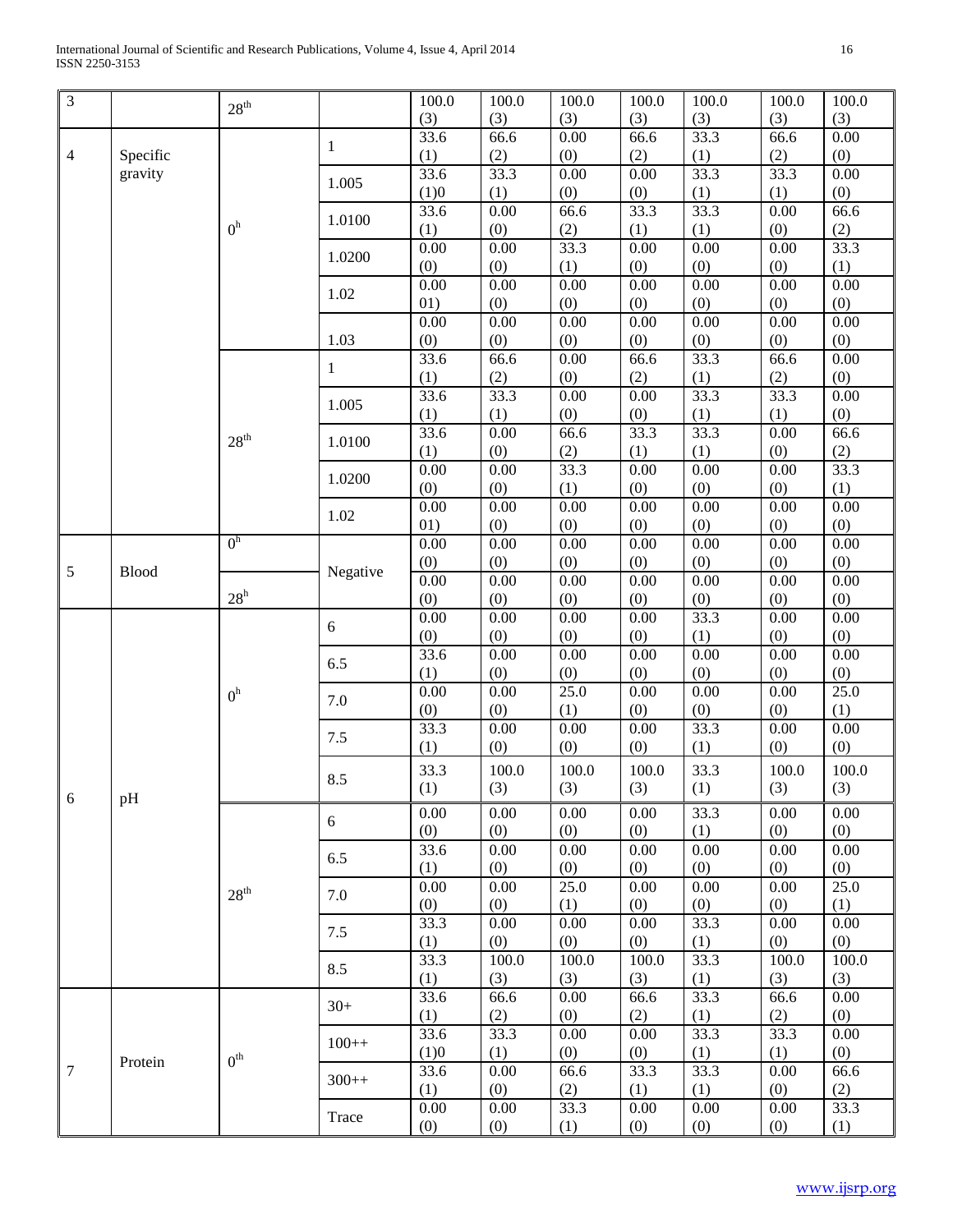International Journal of Scientific and Research Publications, Volume 4, Issue 4, April 2014 17 ISSN 2250-3153

|  |                   |                  | $30+$   | 0.00  | 0.00   | 0.00  | 0.00  | 33.3 | 0.00   | 0.00  |
|--|-------------------|------------------|---------|-------|--------|-------|-------|------|--------|-------|
|  |                   |                  |         | (0)   | (0)    | (0)   | (0)   | (1)  | (0)    | (0)   |
|  |                   |                  | $100++$ | 33.6  | 0.00   | 0.00  | 0.00  | 0.00 | 0.00   | 0.00  |
|  |                   | 28 <sup>th</sup> |         | (1)   | (0)    | (0)   | (0)   | (0)  | (0)    | (0)   |
|  |                   |                  | $300++$ | 0.00  | 0.00   | 25.0  | 0.00  | 0.00 | 0.00   | 25.0  |
|  |                   |                  |         | (0)   | (0)    | (1)   | (0)   | (0)  | (0)    | (1)   |
|  |                   |                  | Trace   | 33.3  | 0.00   | 0.00  | 0.00  | 33.3 | 0.00   | 0.00  |
|  |                   |                  |         | (1)   | (0)    | (0)   | (0)   | (1)  | (0)    | (0)   |
|  |                   | 0 <sup>h</sup>   | 0.2     | 33.3  | 100.0  | 100.0 | 100.0 | 33.3 | 100.0  | 100.0 |
|  |                   |                  |         | (1)   | (3)    | (3)   | (3)   | (1)  | (3)    | (3)   |
|  |                   |                  | 1       | 33.6. | 33.3.0 | 0.00  | 0.00  | 33.3 | 33.3.0 | 0.00  |
|  | 8<br>Urobilinogen |                  |         | (1)0  | (1)    | (0)   | (0)   | (1)  | (1)    | (0)   |
|  |                   |                  | 0.2     | 33.6. | 0.00   | 66.6  | 33.3  | 33.3 | 0.00   | 66.6  |
|  |                   | 28 <sup>th</sup> |         | (1)   | (0)    | (2)   | (1)   | (1)  | (0)    | (2)   |
|  |                   |                  | 1       | 0.00  | 0.00   | 33.3  | 0.00  | 0.00 | 0.00   | 33.3  |
|  |                   |                  |         | (0)   | (0)    | (1)   | (0)   | (0)  | (0)    | (1)   |

Values are in percentage

## **TABLE - VII(a) ORGAN WEIGHTS (gm) - MALE**

| <b>Groups</b>                | <b>VC</b>               | TD                      | TD(I)                    | <b>AD</b>           | HD                 | <b>SVC</b>         | <b>SHD</b>          |
|------------------------------|-------------------------|-------------------------|--------------------------|---------------------|--------------------|--------------------|---------------------|
| Days (Post<br>exposure)      | 28                      | 28                      | 28                       | 28                  | 28                 | 28                 | 28                  |
| Parameters                   |                         |                         |                          |                     |                    |                    |                     |
| Heart                        | $5+$<br>1.11            | $5.53+$<br>1.10         | $5.63\pm$<br>0.75        | $5.8\pm$<br>0.529   | $5.06\pm$<br>0.46  | $5.43\pm$<br>0.873 | $7.16 \pm$<br>0.25  |
| Lung                         | $10.16\pm$<br>1.93      | $10.93\pm$<br>0.41      | $10.96\pm$<br>0.602      | $10.4\pm$<br>1.44   | $9.66 \pm$<br>1.55 | $9.7 +$<br>0.75    | $10.23 \pm$<br>1.19 |
| Liver                        | $66.4+$<br>7.30         | $72.16 \pm$<br>7.71     | $72.13 \pm$<br>8.05      | $63.43\pm$<br>10.69 | $55.3+$<br>6.58    | $64.8 \pm$<br>8.63 | $59.96\pm$<br>4.55  |
| Kidney<br>Left<br>&<br>Right | $13.76\pm$<br>2.61      | $11.4\pm$<br>1.21       | 10.9 <sub>±</sub><br>0.5 | $13.06\pm$<br>1.8   | $12.8 +$<br>1.2    | $14.03\pm$<br>1.70 | $12.9 +$<br>1.212   |
| <b>Brain</b>                 | $6.8 \pm 0.8$           | 6 <sup>±</sup><br>0.346 | $5.86 \pm$<br>0.152      | $6.86 + 0$<br>.23   | $6.4\pm$<br>0.72   | $6.66 \pm$<br>0.50 | $6.4\pm$<br>0.88    |
| Spleen                       | 1.3 <sub>±</sub><br>0.3 | $1.2\pm$<br>0.346       | $1.13 \pm$<br>0.251      | $1.13+$<br>0.30     | $1\pm$<br>0.346    | $1.2\pm$<br>0.2    | $1.2\pm$<br>0.264   |